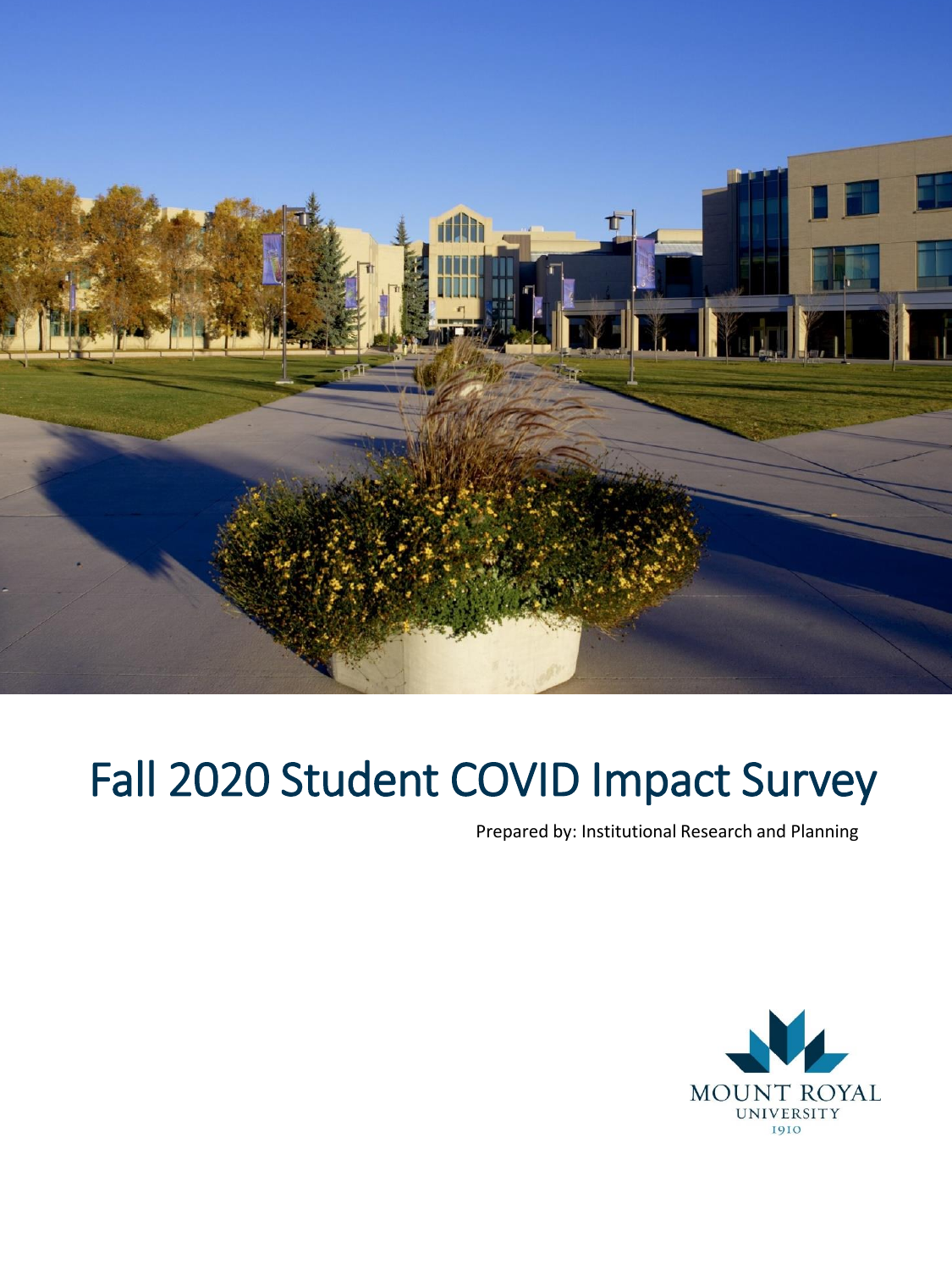### **Summary of key results**

Eighty-three per cent of students said they found it more challenging to learn online compared to classroom-based instruction. Only 6% of students said they found it less challenging to learn online than in a traditional classroom setting.

Forty-nine per cent of students would prefer to have their online courses taught with a hybrid of synchronous and asynchronous delivery.

Students found their online courses were most likely to provide clearly stated grading policies and were least likely to provide clear expectations for their interactions with other students.

Three activities were more likely to be included in all or most of students' online courses: live sessions with their instructor and other students (66%); coursework that challenged them to enhance their knowledge, skills, and abilities (62%); and frequent quizzes or short assignments that checked their understanding of subject matter (49%).

In their online courses, 58% of students said they were not very or not at all comfortable taking proctored exams online or using learning support services.

In their online courses, students felt more comfortable participating in online discussion boards than participating in live course discussions (63% compared with 52%).

More than 80% of students thought their instructors had to at least some extent remained positive, caring and considerate of students in light of the pandemic; but were overall least likely to say their instructors had had reasonable expectations of students.

The most important ways student thought their instructors supported them this fall included making recordings of lectures (live or pre-recorded) available (60%); being understanding and flexible given the COVID-19 situation (46%); making course materials and other resources available on Blackboard (38%); and clearly communicating course expectations, including expectations for assignments and exams (37%).

Fifty-seven per cent of students said the study space where they live has been sufficient for their needs this fall, and 43% said they were concerned about having access to appropriate study space for the winter term.

When asked to evaluate their overall online learning experience this fall, 32% of students rated their experience as excellent or good.

COVID-19 most interfered with students' plans to participate in on-campus social activities and access campus services that support their well-being. The pandemic least interfered with students' ability to pay for their university and living expenses and their ability to access MRU's Library resources.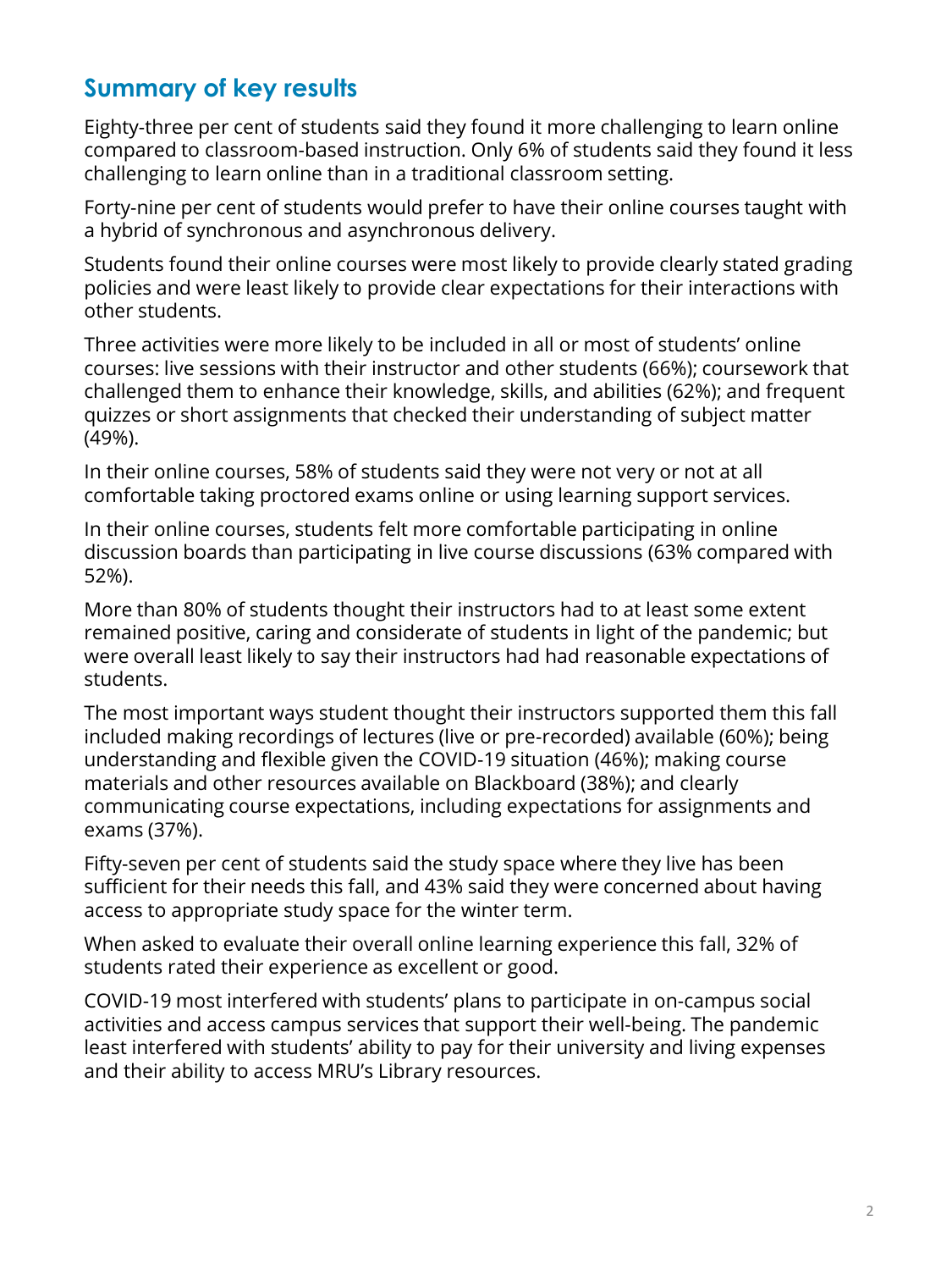As a result of the pandemic, most students said they had experienced a substantial increase in their concerns about their ability to socialize (65%), their future opportunities (60%), and the health and safety of their family or friends (53%).

Less than 1% of respondents said they had not experienced any negative mental health changes due to the COVID-19 situation. At least three in four students said they had experienced a substantial increase in their mental or emotional exhaustion or an increased inability to concentrate due to the pandemic.

Sixty-five per cent of students said they are spending more time on their academic work than they did before the pandemic, and 87% said they are spending less time socializing.

Although at least eight in 10 students think that Mount Royal has kept students safe and healthy during the pandemic, only 26% of students agreed they feel connected to MRU.

Of the 85% of students who plan on taking courses at MRU in Winter 2021, at least seven in 10 said they were concerned about paying fees for services they cannot use (80%), doing well on tests and assignments (77%), decreased quality of education/learning (74%), and staying motivated to do their academic work (72%).

Of the 10% of students who said they were unsure about their plans or not planning to register for winter courses, four main factors were contributing to students' decision: their concerns about courses being held online (83%), their experience at MRU during the pandemic (75%), paying full tuition for online courses (72%), and their mental health (69%).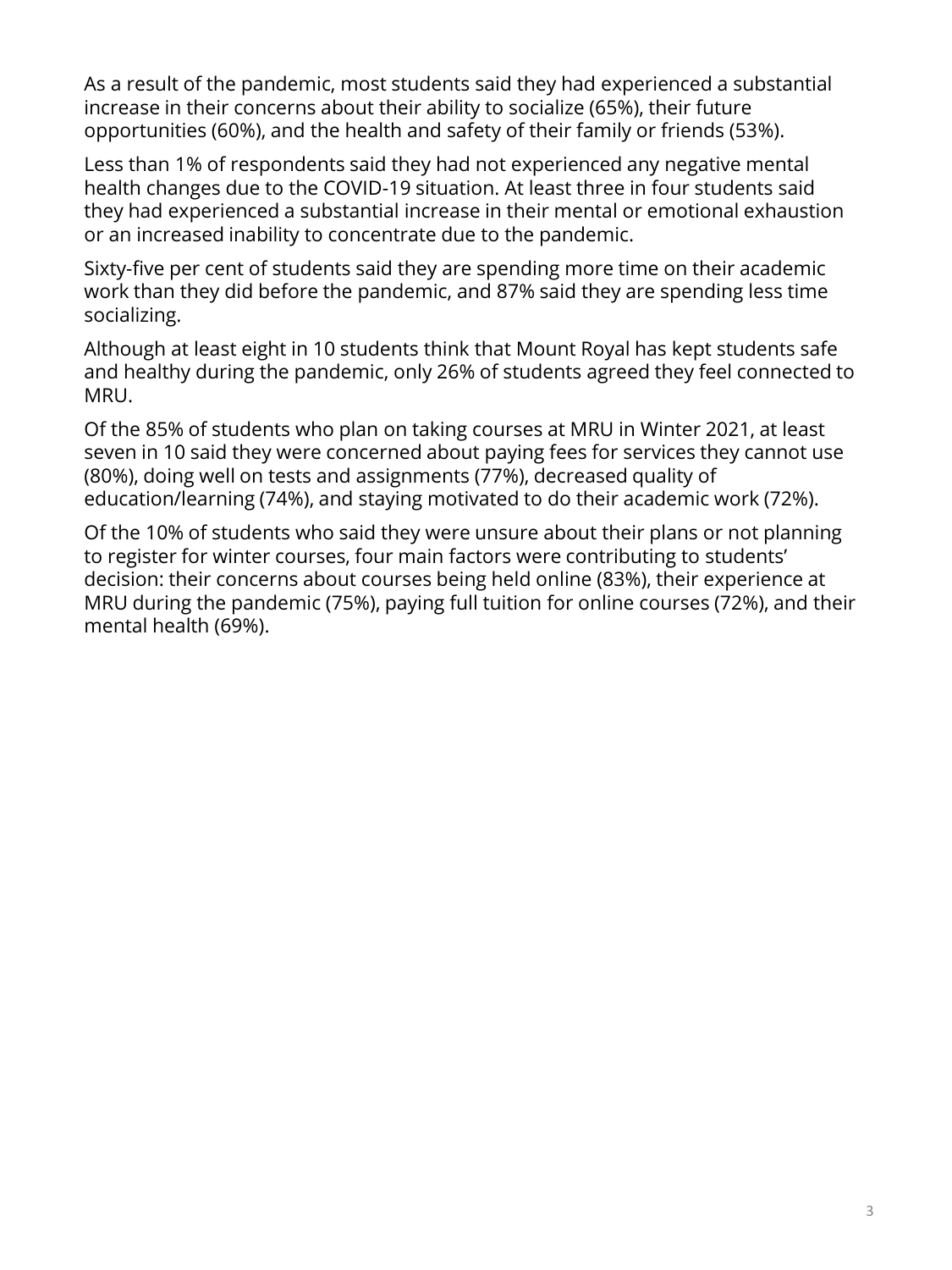### **Background and methodology**

In October 2020, Provost's Council engaged the Office of Institutional Research and Planning to survey students to understand how the COVID-19 pandemic had impacted them academically and personally.

In developing the questionnaire, Mount Royal licenced and adapted two topical modules from the National Survey of Student Engagement (NSSE): Experiences with Online Learning and Coping with COVID. In addition to the NSSE modules, the questionnaire included items about students' academic intentions for Winter 2021 and demographics questions.

A random sample of 4,000 students enrolled in fall courses were invited to participate in the survey from November 6 to November 20.\* Three recruitment emails were sent to students requesting their feedback. Students who completed the survey were entered into a small draw prize for one of five \$25 cash prizes.

Of the students invited to participate in the survey, 1,670 students fully or partially completed the survey, yielding a 42% response rate and ±2.2% margin of error, 19 times out of 20. Mandatory responses were not required for most survey items. As a result, the number of students who answered each survey item varies.

| <b>Faculty</b>                       | <b>Invited</b> | %<br>population | #<br>responded | %<br>responses | Response<br>rate |
|--------------------------------------|----------------|-----------------|----------------|----------------|------------------|
| Arts                                 | 941            | 24%             | 409            | 24%            | 43%              |
| <b>Business and</b><br>Communication | 1,128          | 28%             | 488            | 29%            | 43%              |
| Health, Community and<br>Education   | 908            | 23%             | 410            | 25%            | 45%              |
| Science and Technology               | 576            | 14%             | 228            | 14%            | 40%              |
| Learner access<br>programs**         | 447            | 11%             | 135            | 8%             | 30%              |
| <b>MRU</b>                           | 4,000          | 100%            | 1,670          | 100%           | 42%              |

#### Representation and response rate of students invited to participate in the survey

\*Students in academic upgrading, FLE generating Continuing Education programs, and English language instruction courses were not surveyed.

\*\*Learner access programs includes students in Open Studies and University Entrance Option programs and unclassified students.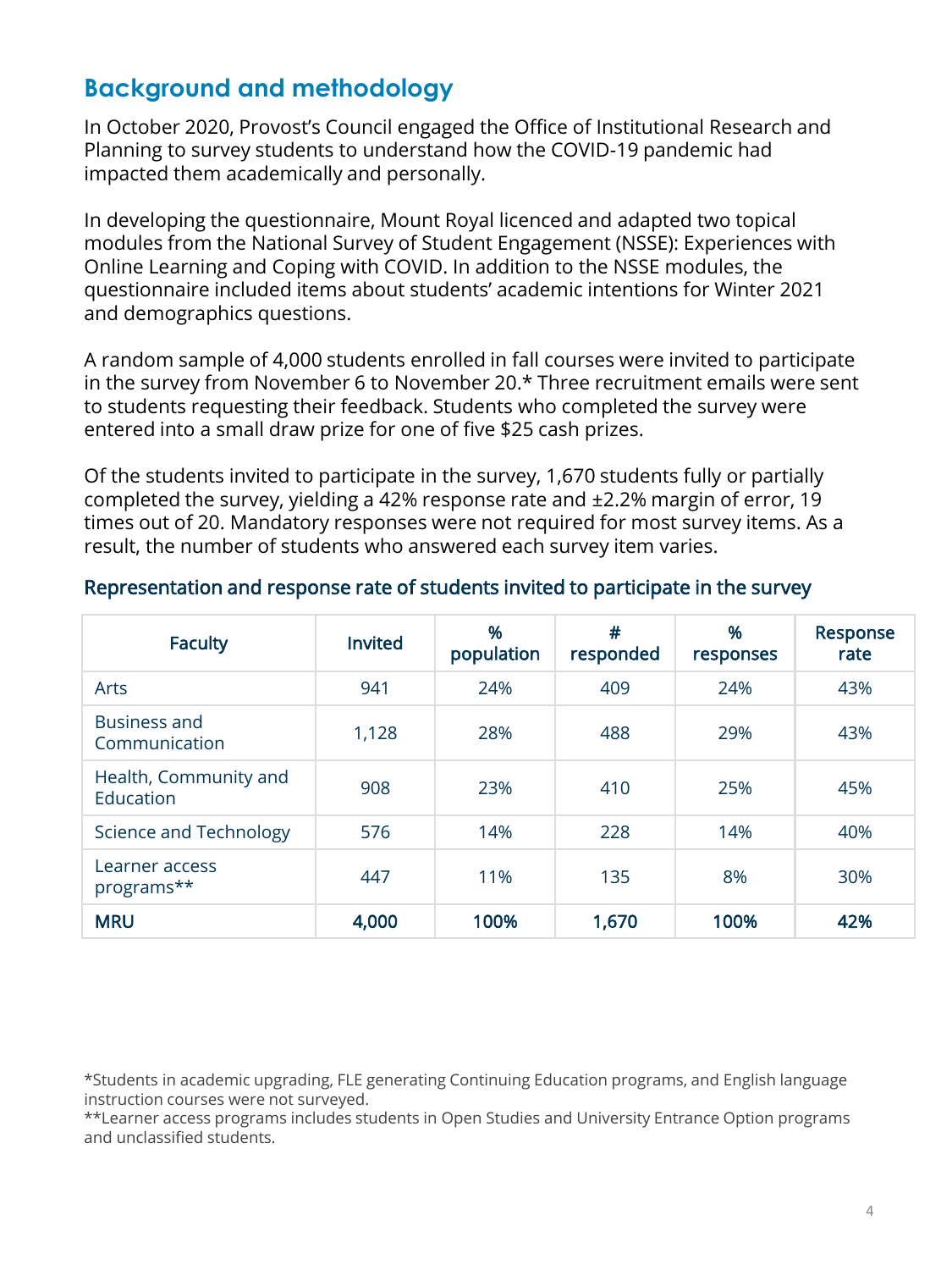### **About four in five students said they found it more challenging to learn in an online environment than classroom-based instruction.**

Institutionally, 83% of fall students said they found it more challenging to learn online compared to classroom-based instruction. Only 11% of students said learning online was about as challenging as learning in a traditional classroom setting, and 6% said learning online was less challenging than classroom-based instruction.

Across faculties, at least seven in 10 students said they found it more challenging to learn online compared to classroom-based instruction. However, at the program level, Bachelor of Science students were more likely to say they found it difficult to learn online than students in other programs (91% compared with 81%).

#### Students in learner access programs were least likely say they found it more challenging to learn online than classroom-based instruction.\*



## **Regardless of how their instructors chose to teach their fall courses, 49% of students said they would prefer hybrid delivery.**

This fall, a similar proportion of students said their courses were typically taught using hybrid delivery (36%) or were a mixture of synchronous, asynchronous, and/or hybrid delivery (39%). Less than one in 10 students (6%) said their courses were typically delivered asynchronously.

\*Learner access programs includes students in Open Studies and University Entrance Option programs and unclassified students.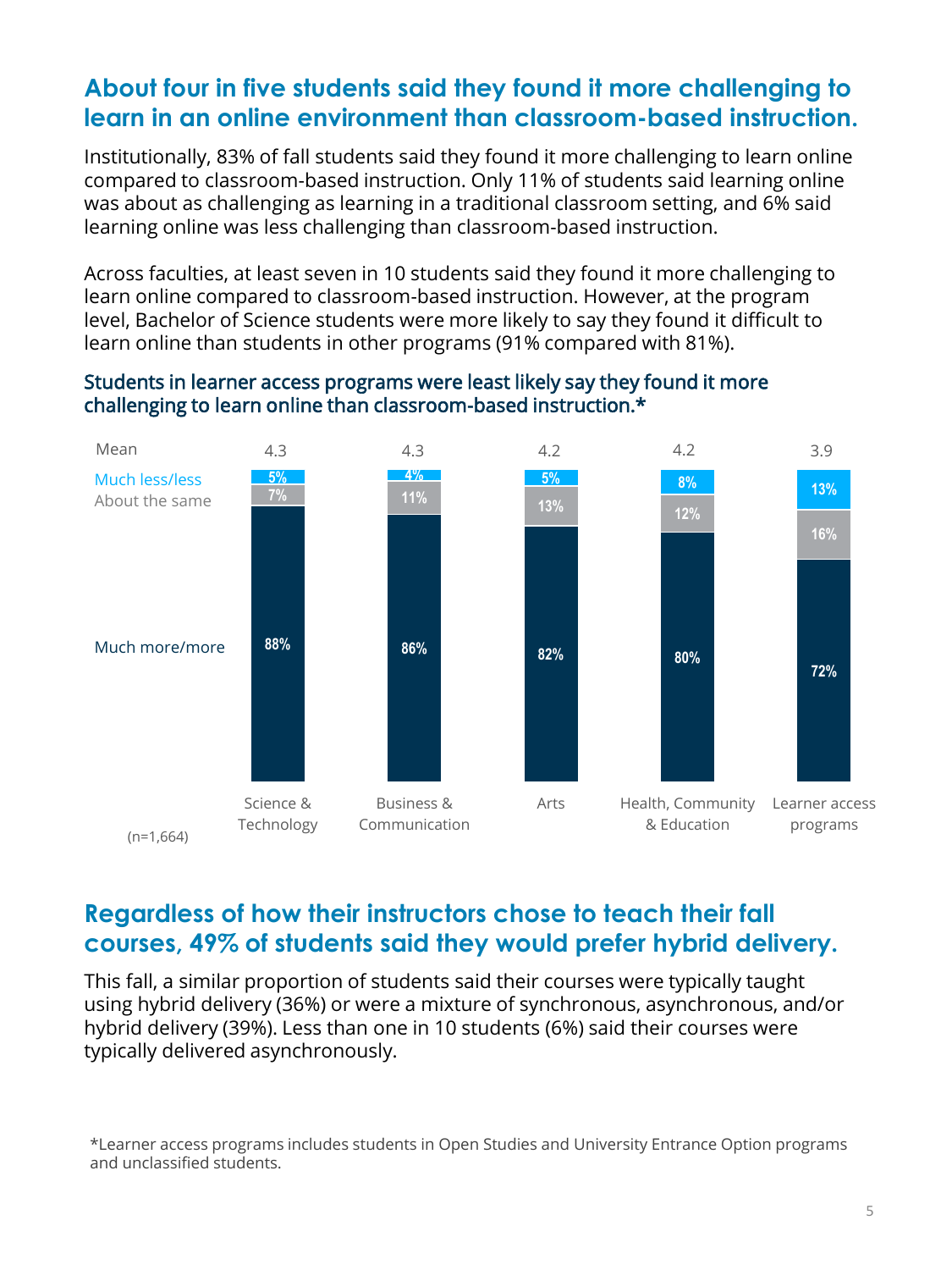### **This fall, students were most likely to say their courses provided clearly stated grading policies, with about two in three students who said their courses provided this very much or quite a bit.**

While students found their courses were most likely to provide clearly stated grading policies, at least four in five students said their courses provided the following to at least some extent:

- Clearly stated learning objectives or goals (83%),
- Instructional materials (readings, videos, etc.) that help achieve course learning objectives or goals (81%),
- Course information and activities that are easy to locate (81%), and
- Assessments (quizzes, projects, assignments, exams, etc.) that help achieve course learning objectives or goals (80%).

Students in Science and Technology were less likely to say their courses provided at least some clarity about when their instructors would respond to them than other students (72% vs. 78%). Compared with other students, Business and Communication students were less likely to say their courses provided clear expectations for their interactions with other students to at least some extent (56% vs. 62%).

#### Students said that their online courses were least likely to provide sufficient instructions for using technology, clear guidance for getting started in the course, or clear expectations for their interactions with other students.



(n≈1,658)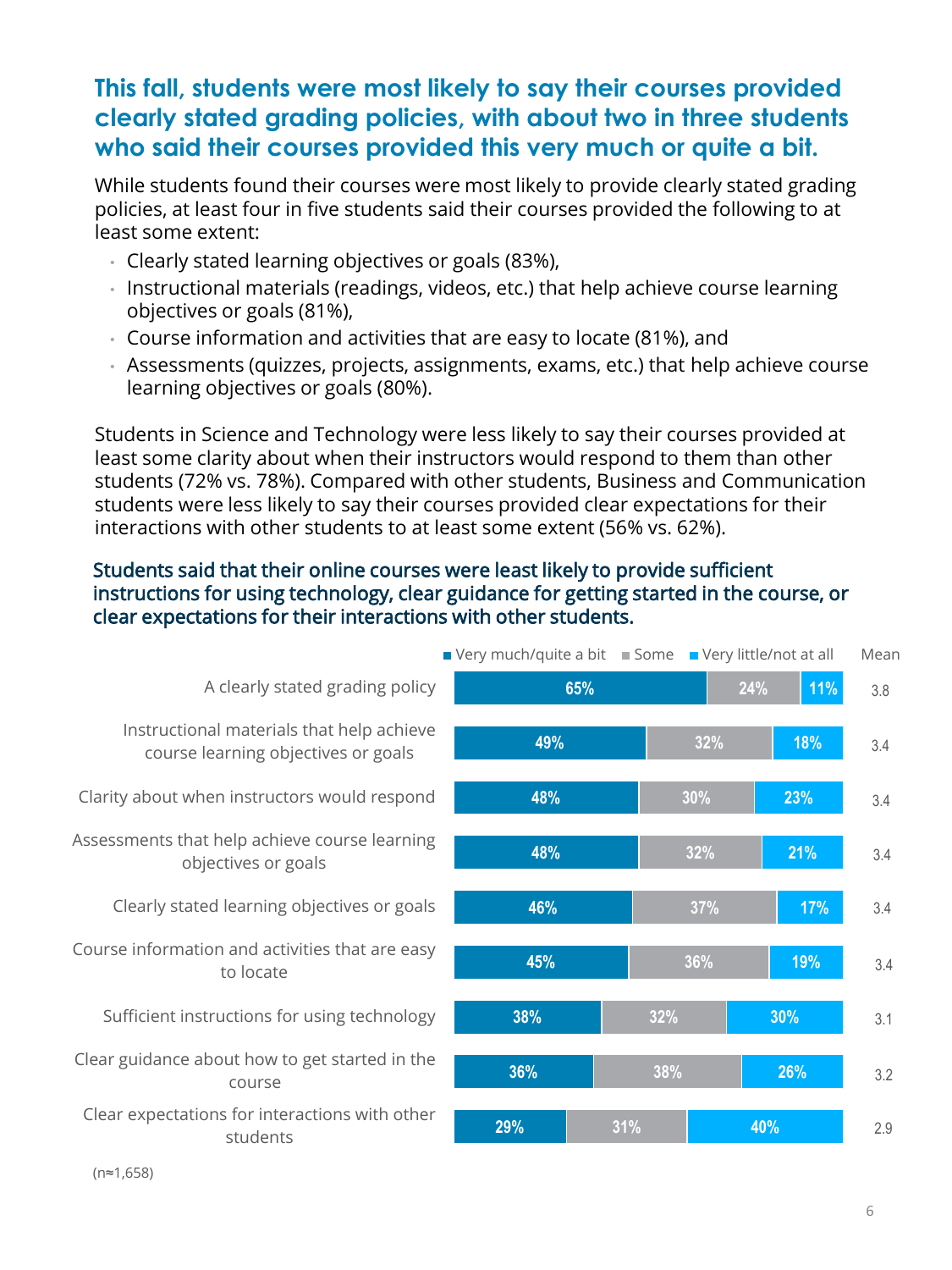### **Only 2% of students said that none of their online courses had live sessions with their instructor and other students.**

Students were asked about how many of their online courses included nine different activities. Responses showed that three of these activities were more likely to be included in all or most of students' courses: live sessions with their instructor and other students (66%); coursework that challenged them to enhance their knowledge, skills, and abilities (62%); and frequent quizzes or short assignments that checked their understanding of subject matter (49%).

Among the students whose courses had group projects (82%) or individual or group presentations (72%), most found it challenging to do these activities in an online environment. Of the students whose courses had group projects, 66% said they found it challenging to get work done in an online environment. Slightly more than half of the students who had class presentations said it was challenging to do in an online environment (55%).

### About one in five students said that none of their courses included interactions among students in small groups or breakout rooms, group projects, or opportunities to apply their learning to a real-world problem or issue.

|                                                                                       | All or most | Some | <b>None</b> |
|---------------------------------------------------------------------------------------|-------------|------|-------------|
| Live sessions with instructor and students                                            | 66%         | 32%  | 2%          |
| Coursework that challenged you to enhance<br>your knowledge, skills, and abilities    | 62%         | 33%  | $5\%$       |
| Frequent quizzes/short assignments to check<br>understanding of subject matter        | 49%         | 43%  | 8%          |
| Opportunities for personalized feedback,<br>support, and guidance from the instructor | 37%         | 50%  | 13%         |
| Group projects                                                                        | 36%         | 47%  | 18%         |
| Pre-recorded lectures from your instructor                                            | 32%         | 54%  | 14%         |
| Opportunities to apply learning to a real-world<br>problem or issue                   | 31%         | 48%  | 21%         |
| Interaction among students in small groups or<br>breakout rooms                       | 29%         | 53%  | 18%         |
| Individual or group presentations                                                     | 28%         | 45%  | 28%         |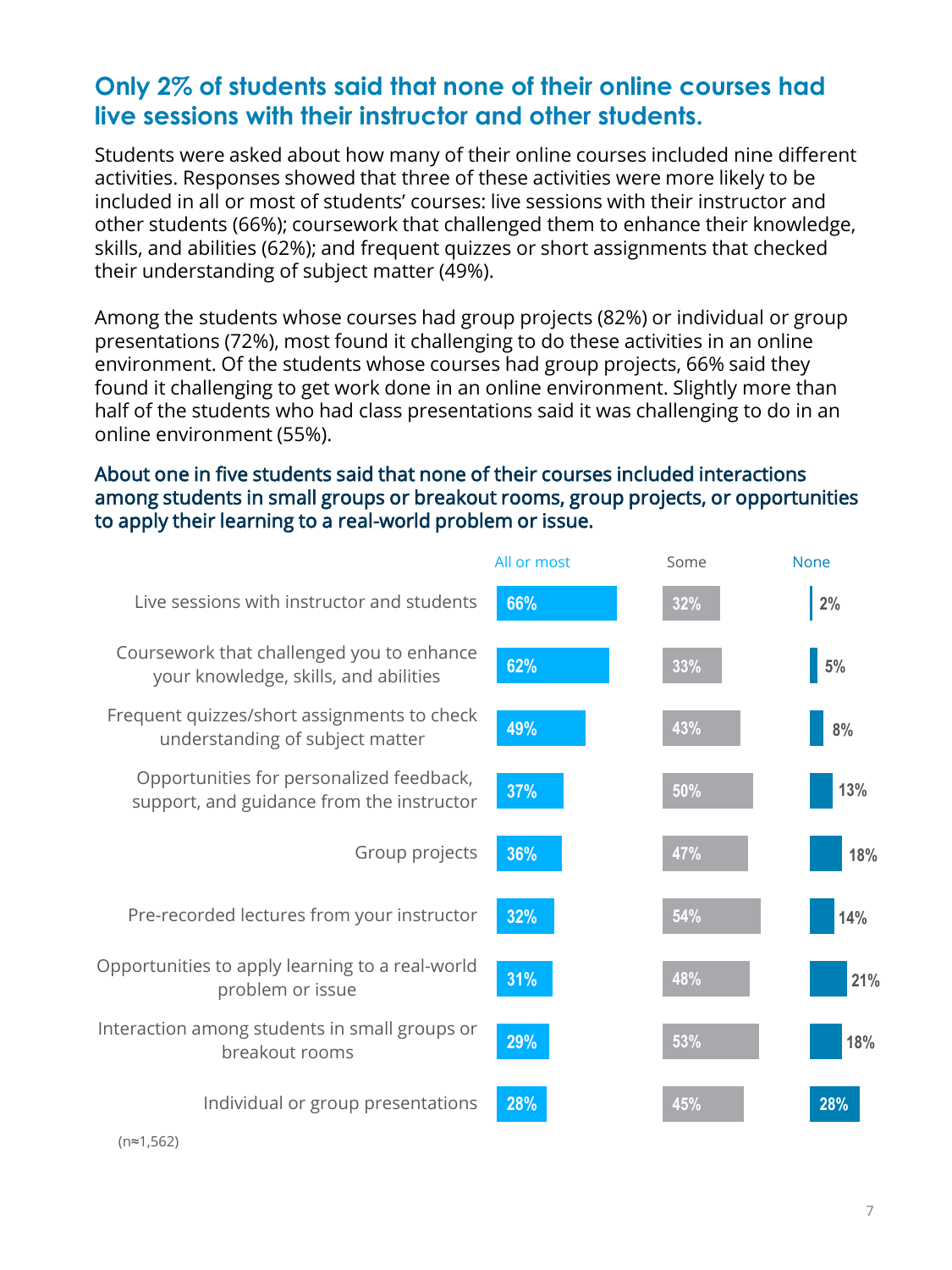### **In Fall 2020, nearly six in 10 students said they were not very or not at all comfortable using learning support services or taking proctored exams online.**

In their online courses, students were most comfortable accessing MRU's Library resources (74%). Most students also felt comfortable interacting with their instructors. Two in three students said they felt comfortable discussing course topics, ideas, or concepts with their instructors (66%), and 65% said they felt comfortable seeking feedback or guidance from their instructors.

In the fall, students were overall least comfortable taking proctored exams online. However, students' comfort varied by faculty. While 30% of Science and Technology students said they felt comfortable taking proctored exams online, 50% of Arts students and 57% of students in learner access programs said they felt comfortable taking exams online.

#### In their online courses, students felt more comfortable participating in online discussion boards than participating in live course discussions.



(n≈1,477)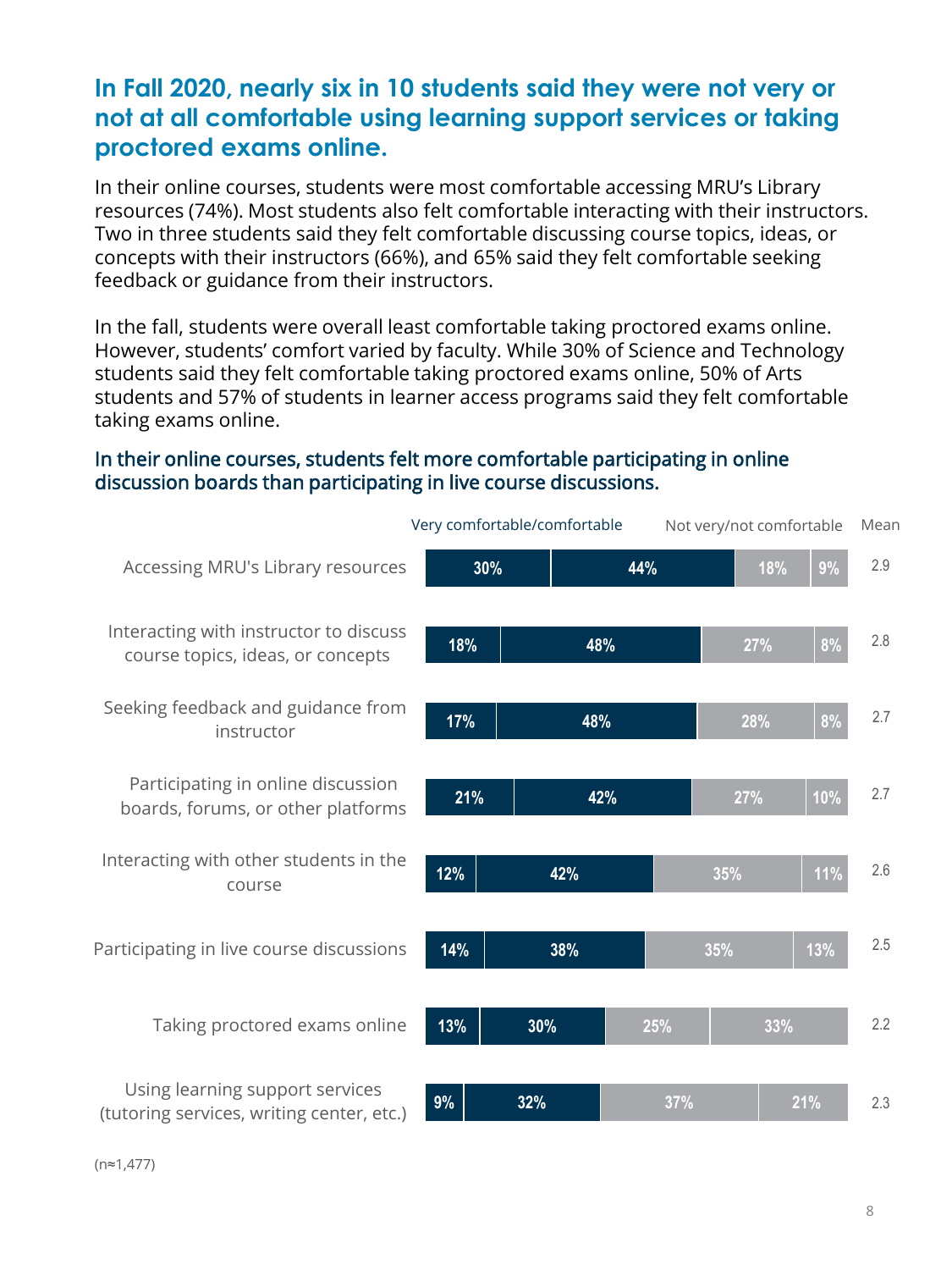### **A strong majority of students thought that their instructors had remained positive in light of the pandemic.**

Most students said their instructors had shown sensitivity to them as people during the pandemic and had done their best to remain positive to at least some extent. However, while most students thought their instructors had had reasonable expectations of them, they found their instructors were least supportive in this area.

By faculty, students' perception that their instructors had had reasonable expectations of them in light of the pandemic very much or quite a bit varied:

- Arts students were most likely to say their instructors had had reasonable expectations of them (72% very much/quite a bit).
- More than half of the students in learner access programs said their instructors had had reasonable expectations of students (57% very much/quite a bit).
- Slightly less than half of Science and Technology students said they thought their instructors had had reasonable expectations of them (46% very much/quite a bit).
- Business and Communications students were least likely to say their instructors had had reasonable expectations of them than other students (42% very much/quite a bit).

### More than 80% of students thought that their instructors had to at least some extent remained positive, caring and considerate of students in light of the pandemic.



(n≈1,315)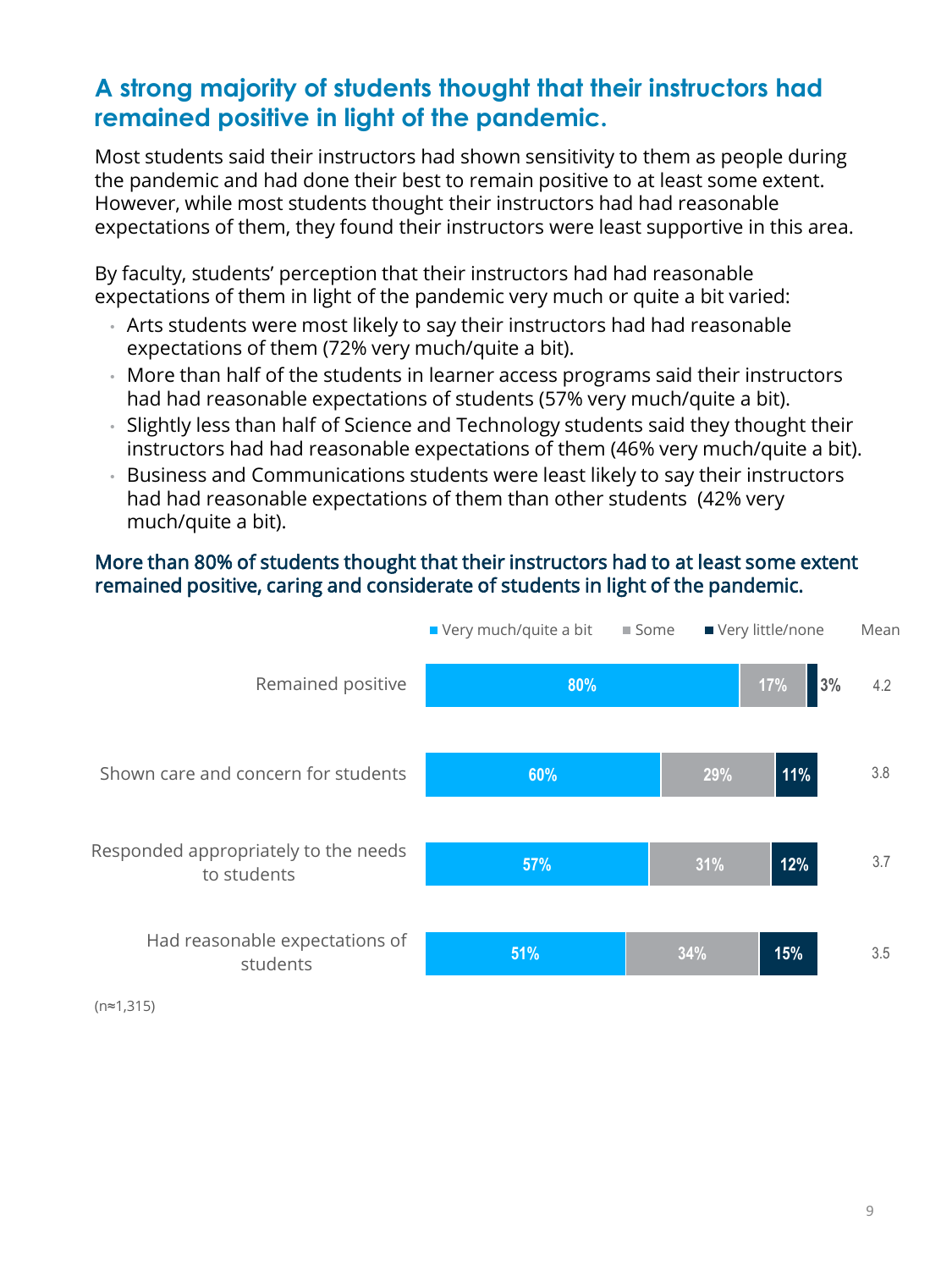### **Three in five students said the most important way their instructors had supported them in the fall was by making prerecorded or recordings of live lectures available to them.**

The four most important ways students said their instructors supported had them in Fall 2020 included:

- Making recordings of lectures (live or pre-recorded) available (60%);
- Being understanding and flexible given the COVID-19 situation (46%);
- Making course materials and other resources available on Blackboard (38%); and
- Clearly communicating course expectations, including expectations for assignments and exams (37%).

### More students said their instructors providing prompt and clear responses to emails was important in supporting them than virtual office hours in their fall courses.

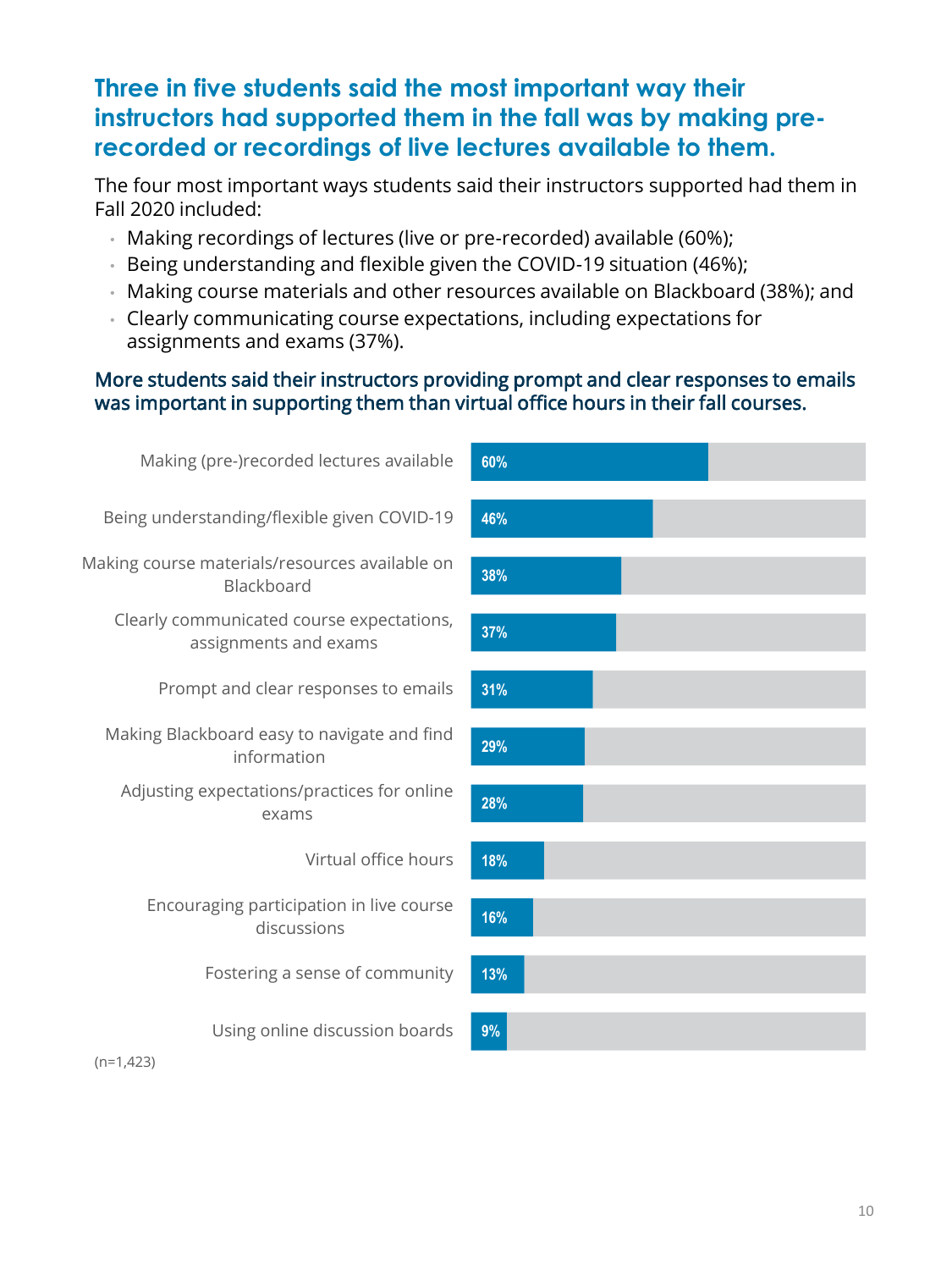### **Ninety-two per cent of students agreed that Google Meet has been user-friendly.**

Most students agreed that they had the technical resources at home to learn online this fall and that Google Meet and Blackboard were user-friendly. The at-home resource least available to students was study space, with 57% who agreed that the study spaces where they live have been sufficient to meet their needs.

While 80% of Business and Communications students agreed that Blackboard was user-friendly, they were less likely to agree with this statement than students in other faculties, where 86% of students agreed.

#### Technology support and study space were the resources least available to students when learning online.

Strongly agree/agree Disagree/strongly disagree **31% 33% 24% 28% 12% 16% 61% 55% 60% 54% 55% 41% 6% 2% 9% 13% 13% 26% 27% 3% 3% 5% 7% 15%** Google Meet has been user-friendly (avail. when needed, easy to access/navigate, etc.) Hardware and software where you live have been sufficient for course participation Blackboard has been user-friendly (avail. when needed, easy to access/navigate, etc.) Internet service where you live has been sufficient for course participation Technology support has been available Study spaces where you live have been sufficient for your needs Mean 2.6 3.1 3.0 3.2 3.2 2.7

(n≈1,403)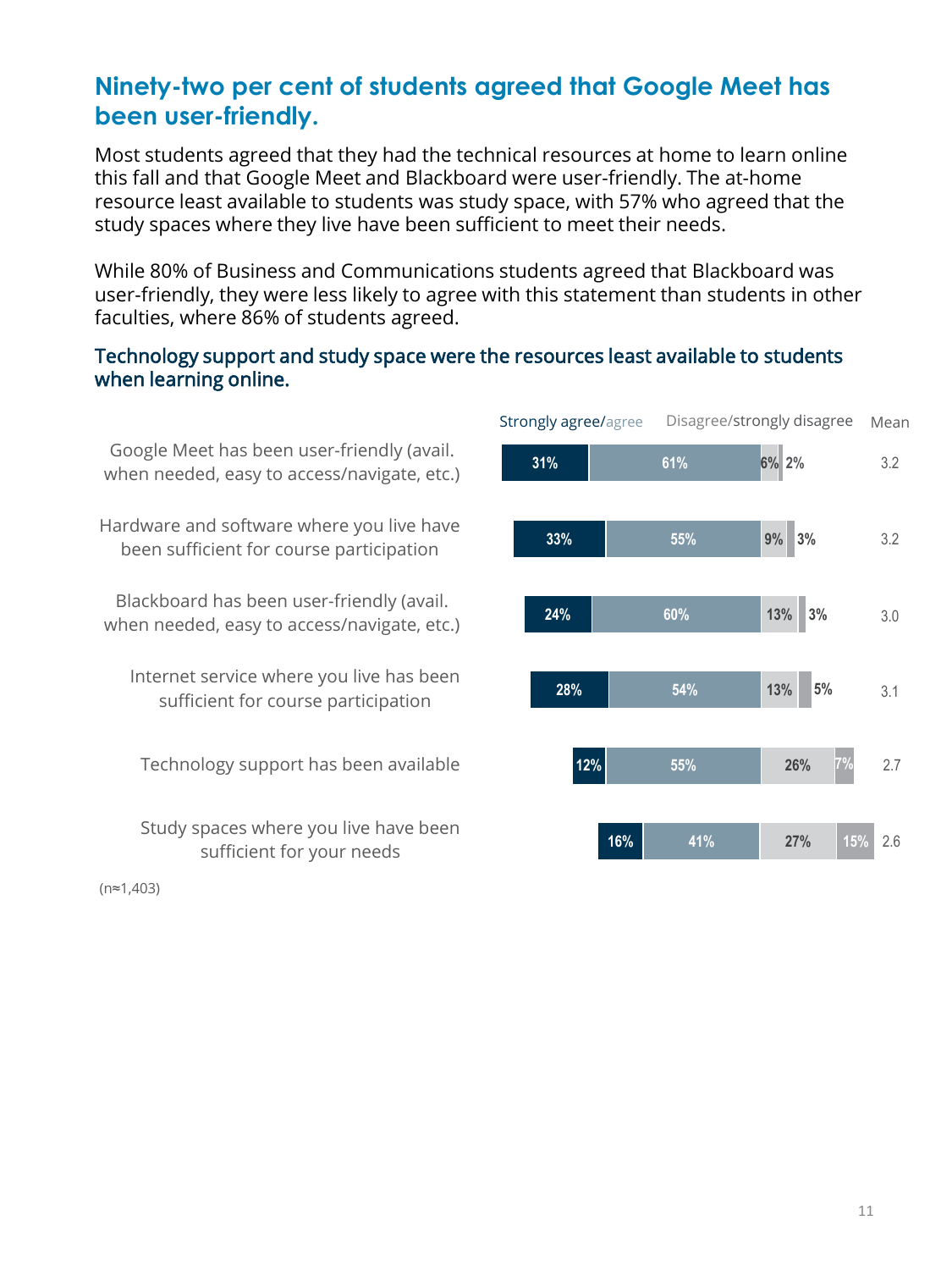### **Institutionally, about one in three students rated their overall online learning experience as excellent or good in Fall 2020.**

When asked to rate their overall online learning experience in the fall, 32% of students rated their experience as excellent or good. Only 6% of students rated their experience as excellent.

Although students' perception of their overall online learning experience was generally negative, students in learner access programs were mostly positive about their online learning experience, with 56% who rated their experience as excellent or good.

By faculty, Business and Communication and Science and Technology students were most critical of their online learning experience. In both faculties, about one in four students rated their experience as excellent or good compared with about one in three students outside of their faculty.

#### Students in Business and Communication and Science and Technology were more negative in evaluating their fall online learning experience than other students.

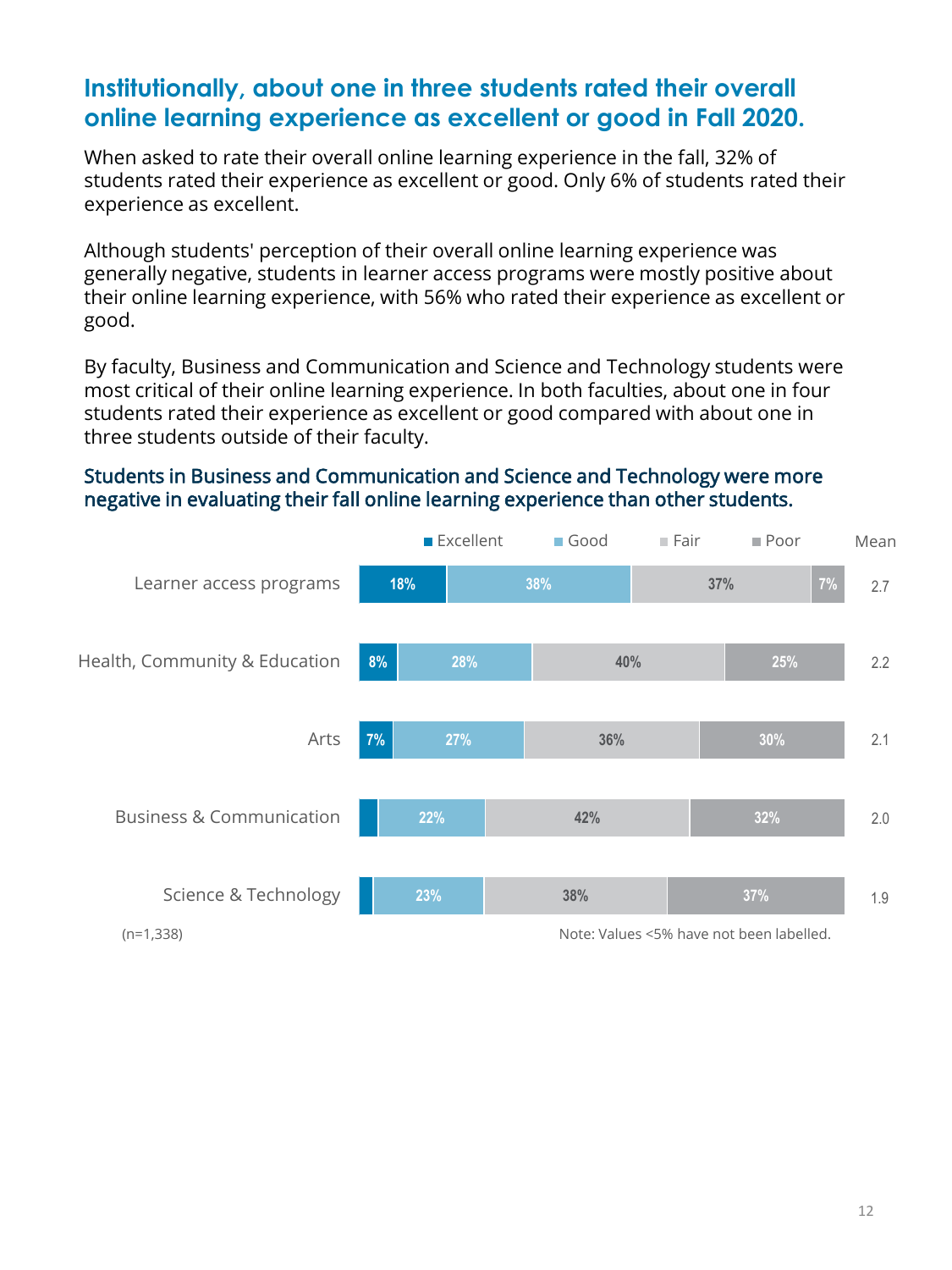### **Nearly nine in 10 students said increased interactions with their instructors would improve their online course-taking experience.**

When asked how important it was for Mount Royal to improve their online coursetaking experience in five areas, at least 80% of students said it was very important or important for Mount Royal to:

- Increase their interactions with instructors (89%),
- Improve the responsiveness of instructors (86%),
- Improve online tools for student collaboration (83%), and
- Provide more online learning support services (80%).

While of the least importance institutionally, students in Health, Community and Education were more likely than other students to say that increasing interactions between students would improve their online course-taking experience (74% vs. 62%).

#### Increasing interactions between students was considerably less important to students than increasing interactions with their instructors.



(n≈1,461)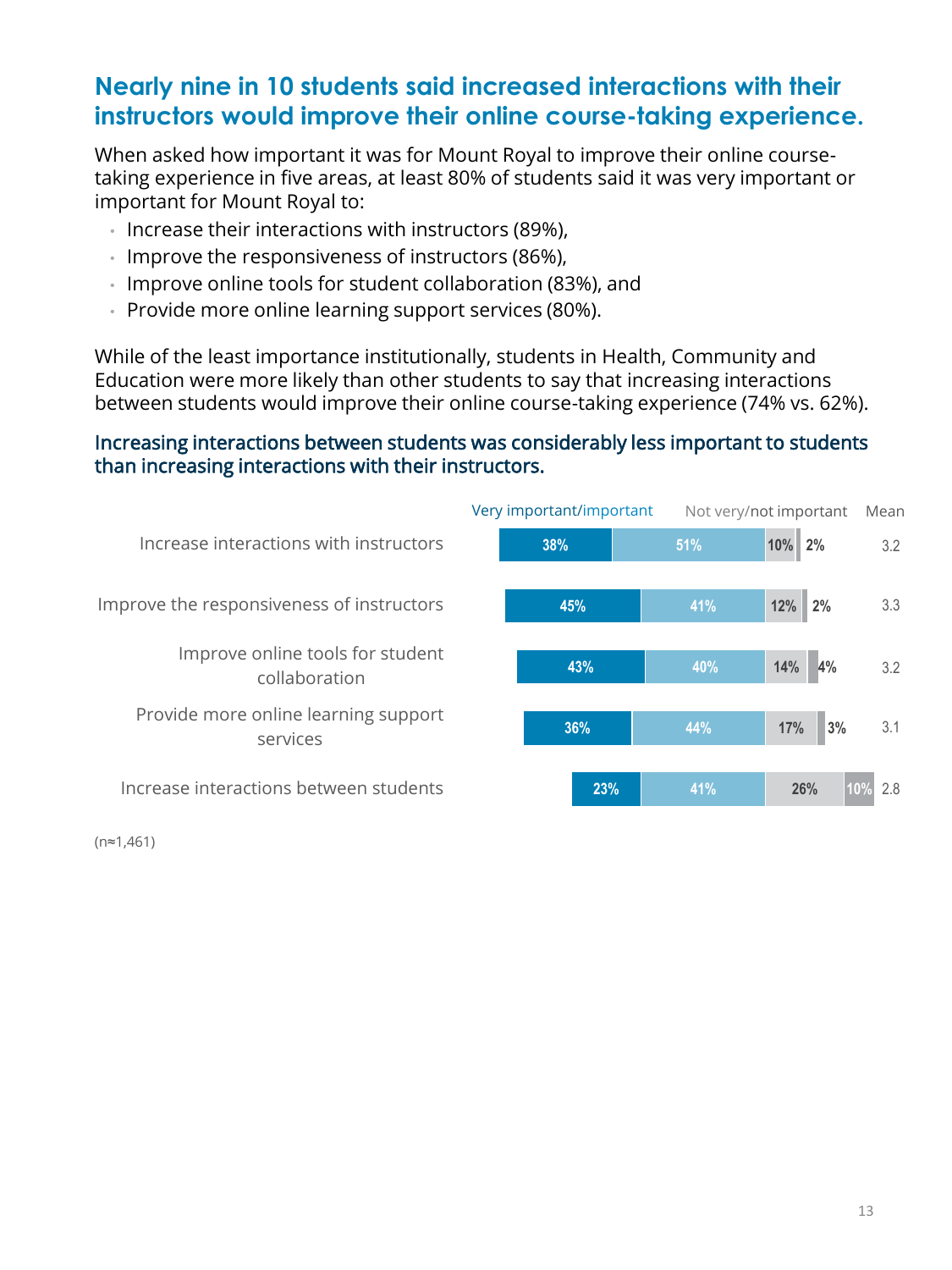### **In Fall 2020, COVID-19 most interfered with students' plans to participate in on-campus social activities and access campus well-being support services.**

More than six in 10 students said the pandemic had substantially interfered with their plans to participate in activities that required them to be on campus in the fall: participating in on-campus social activities and accessing campus services that support their well-being (e.g., recreation, health services).

Overall, the third area students said the pandemic had most impacted them this fall was in their ability to succeed as a student. To some extent, students' perceived success seems to be tied to their ability to be on campus and learn in a classroom environment. Students who said they found it more challenging to learn online than by classroom-based instruction (see page 5) were also more likely to say their ability to succeed as a student had been substantially impacted compared with students who did not find it as challenging to learn online (65% vs. 13%).

#### The pandemic was least likely to have interfered with students' ability to pay for their university and living expenses and their ability to access MRU's Library resources.

|                                                                                                                   | Very much/quite a bit | Some | Very little/not at all | Mean |
|-------------------------------------------------------------------------------------------------------------------|-----------------------|------|------------------------|------|
| Plans to participate in on-campus social<br>activities                                                            | 66%                   | 13%  | 21%                    | 3.7  |
| Ability to access campus services that<br>support your overall well-being                                         | 62%                   | 20%  | 18%                    | 3.7  |
| Plans to participate in special learning<br>opportunities (internships, study abroad,<br>field experiences, etc.) | 58%                   | 18%  | 24%                    | 3.5  |
| Ability to succeed as a student                                                                                   | 56%                   | 29%  | 15%                    | 3.6  |
| Ability to pay for university and living<br>expenses                                                              | 43%                   | 24%  | 33%                    | 3.2  |
| Ability to access MRU's Library resources<br>$(n \approx 1, 310)$                                                 | 39%                   | 26%  | 35%                    | 3.1  |

Note: 'Substantially' is a rating of very much/quite a bit.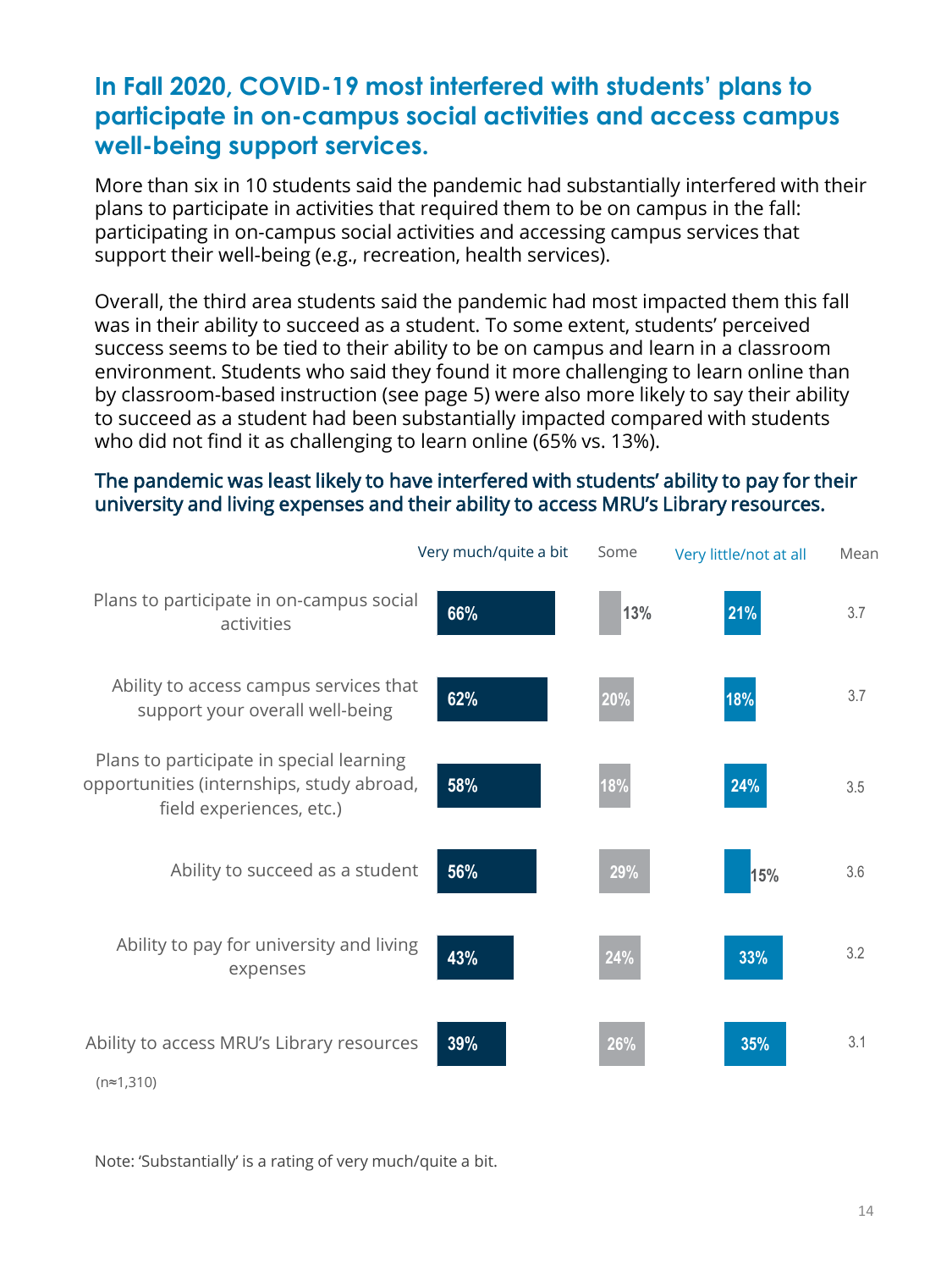### **Two in three students said their concern about their ability to socialize has increased substantially due to the COVID-19 pandemic.\***

Due to the pandemic, at least one in two students said their concerns about their ability to socialize, their future opportunities, and their family or friends' health and safety had increased substantially.

Generally, students were less likely to say the pandemic had caused them increased concern in three areas, where more than half of respondents said they had experienced very little or no increase in their concerns about:

- Having access to adequate medical care,
- Having enough food, and
- Eviction or loss of housing.

Although a primary concern for most students, students in Health, Community and Education were less likely to say their concerns about their future opportunities had increased substantially than students in other faculties (53% compared with 62%).

#### As a result of COVID-19, more students reported increased concerns about the health and safety of their family or friends than their own health and safety.



Note: 'Substantially' is a rating of very much/quite a bit.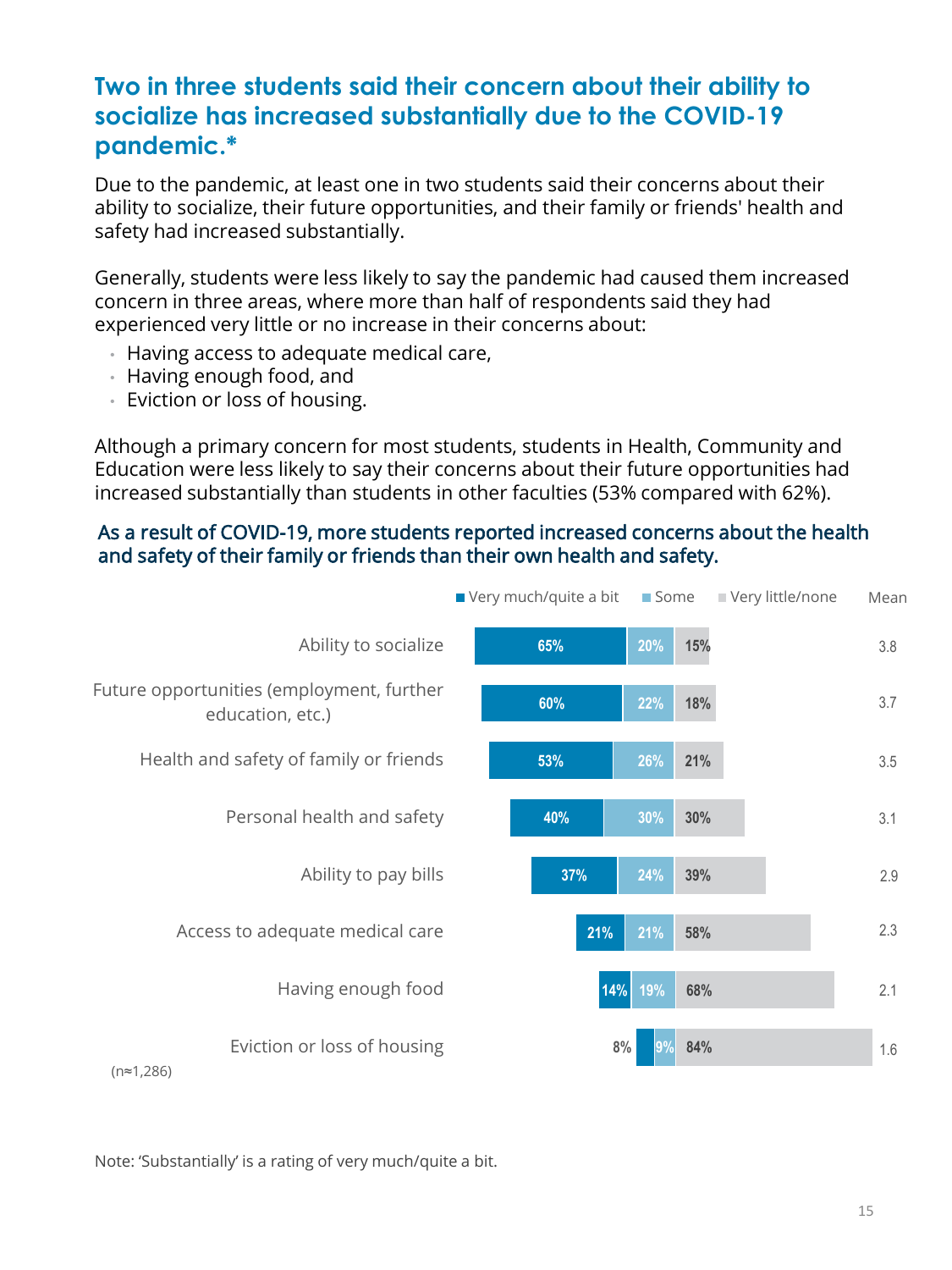### **The COVID-19 pandemic has impacted nearly all students' mental health to some extent.**

As a result of the pandemic, the most pronounced differences students noticed in their mental health were increased mental or emotional exhaustion and an increased inability to concentrate.

Across all seven survey items about mental health, at least one in two students said they had experienced increased mental health impacts. Less than 1% of respondents said they had not experienced any mental health changes due to the COVID-19 pandemic.

Compared with other students, Arts students were on average more likely to report increased mental or emotional exhaustion, depression or anxiety that interfered with daily functioning, and an inability to concentrate due to the COVID-19 situation.

### Due to the pandemic, 84% of students said they had experienced increased mental or emotional exhaustion, with 66% who said this exhaustion had increased very much.

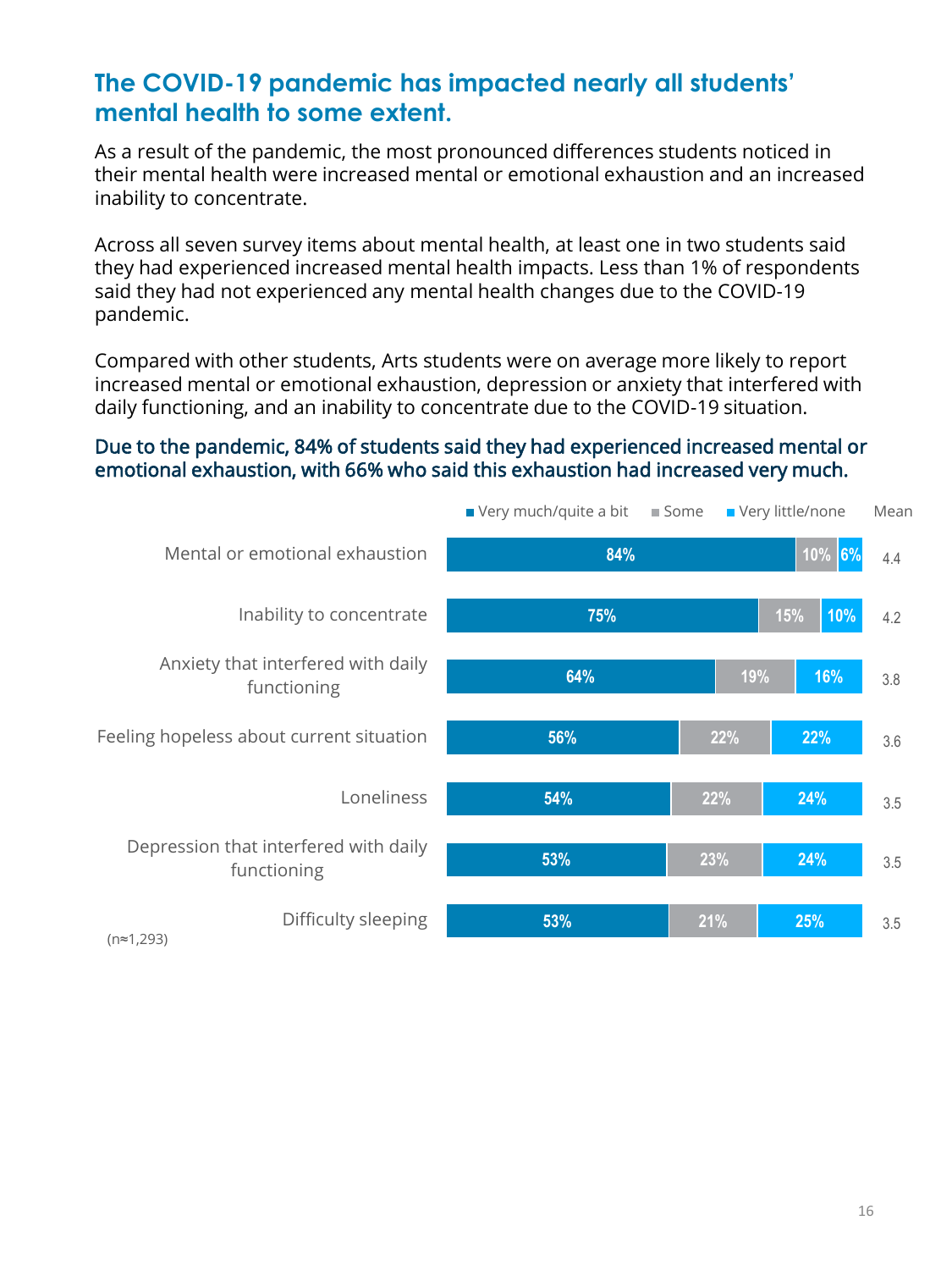### **Two-thirds of students said they were spending more time on their academic work than they did before the pandemic.**

Changes to students' time allocation since the pandemic seem to be related to where certain activities typically occur. Activities that can be done at home seem to be where students now spend more time than before the pandemic (i.e., academic work and consuming entertainment). However, activities that are more likely to require students to leave their homes are where students now spend less time than before the pandemic: working for pay (56%), physical exercise (69%), hobbies (68%), and socializing (87%).

Although spending time on academic work was where time allocation increased the most for all students, Science and Technology students were more likely to spend more time on their academic work than other students (72% vs. 64%).

#### Nearly nine in 10 students said they spend less time socializing than before the COVID-19 pandemic, with 47% who said they were spending much less time socializing.



Note: Respondents had the option to answer not applicable (N/A) for the above items. There are strong indications of respondent error for some items, where respondents should have selected N/A but instead chose a countable response. Survey items most likely impacted by respondent error include caring for dependants or others, working for pay, and looking for work. Results should be interpreted conservatively for these items.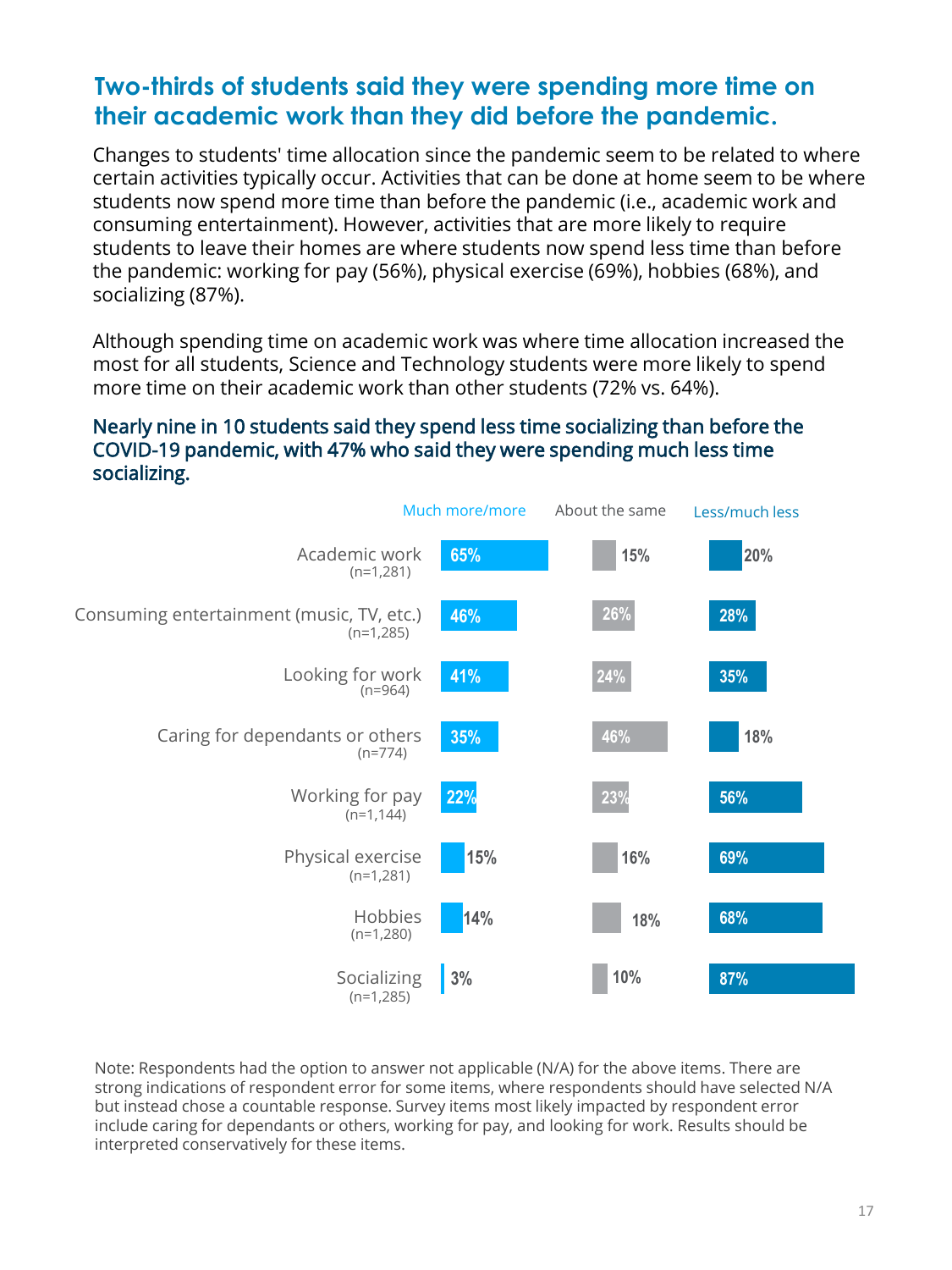### **One in two students agreed they were satisfied with the care and concern MRU has shown for students in response to COVID.**

While most students agreed they receive clear and timely communication from MRU about its response to the pandemic, their sense of connection with the University is overall low. Only 26% of students agreed they feel connected to MRU.

### One in four students agreed they feel connect to Mount Royal.



(n≈1,282)

### **A strong majority of students think Mount Royal is keeping students safe and healthy during the COVID-19 pandemic.**

Although most students did not feel connected to Mount Royal, 95% of students said they thought Mount Royal had kept students safe and healthy to at least some extent.



81% of students said Mount Royal has kept students safe and healthy during the pandemic very much or quite a bit.

Image source: srip at Flaticon.com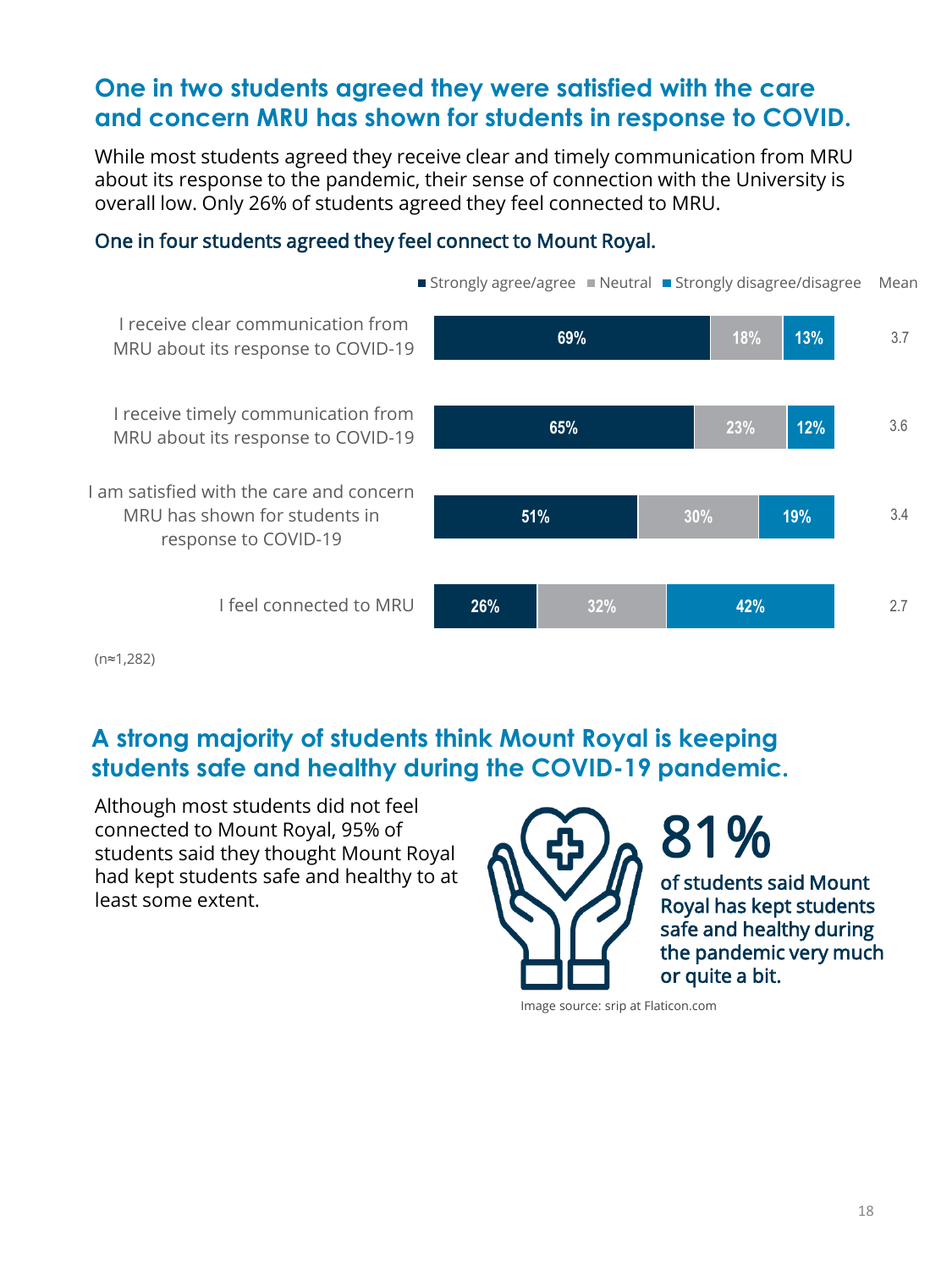### **Among the 85% of students who planned on registering for winter, 72% said they planned to take the same number of classes as they would have if their courses were on campus, and 20% said they planned to take fewer courses.\***

When asked what they were most concerned about for the Winter 2021 semester, at least seven in 10 students said they were concerned about paying fees for services they cannot use (80%), doing well on tests and assignments (77%), decreased quality of education/learning (74%), and staying motivated to do their academic work (72%).

Compared with other students, students in Science and Technology were more likely to say there were concerned about doing well on tests and assignments (84% vs. 76%) and understanding course content (80% vs. 67%).

#### For Winter 2021, students are more concerned about communicating with other students than communicating with their instructors.



(n≈1,087)

\*Six per cent of respondents said they would be graduating before Winter 2021, and another 10% were either not planning on registering or were unsure of their plans.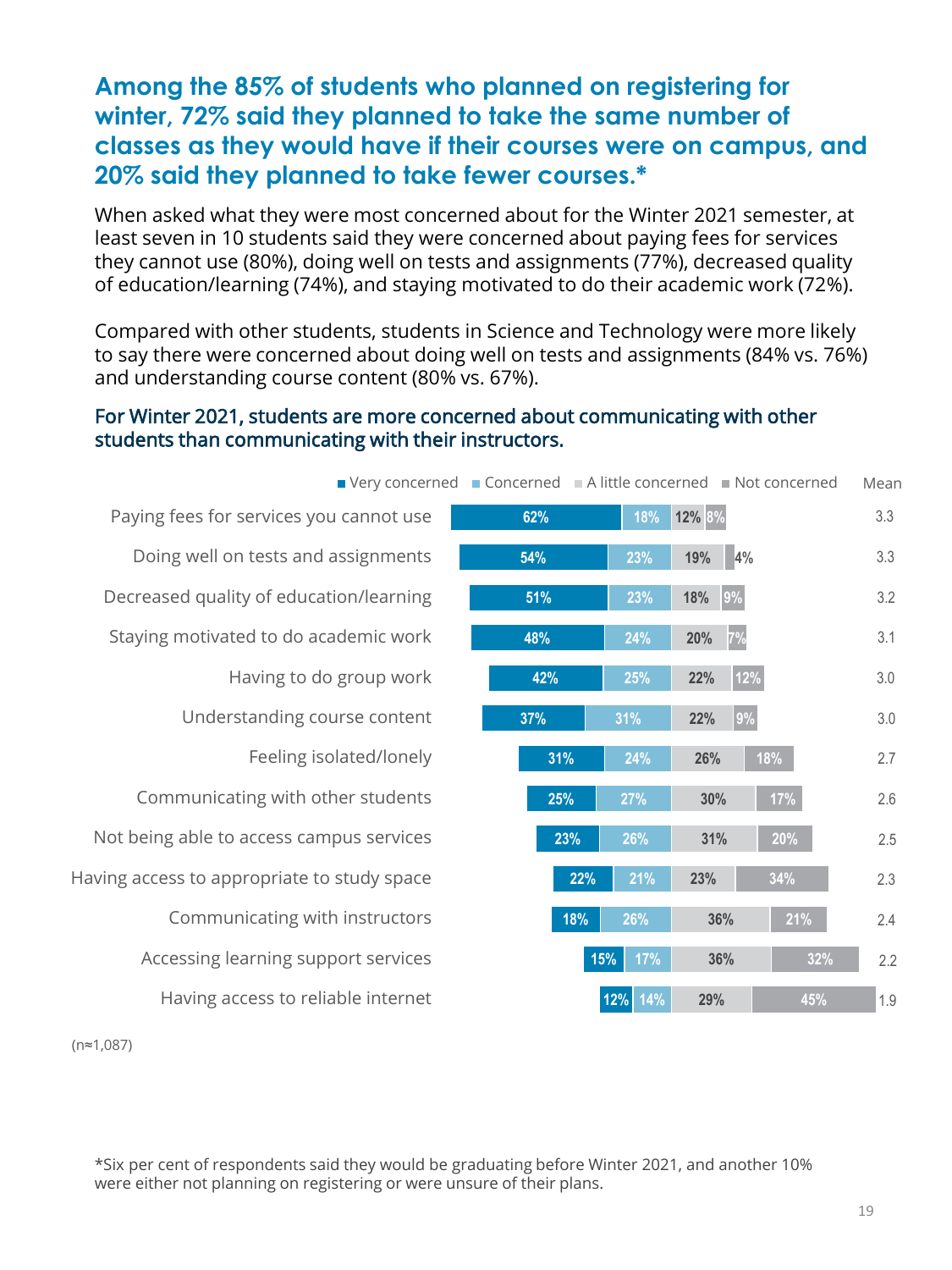### **Among the 10% of students who said they were unsure or did not plan to register for winter, 80% were unsure of their plans.**

Of the students who said they were unsure about their plans for Winter 2021 or were not planning on registering, 83% said their concerns about courses being held online was a factor in their decision. Other key factors impacting students' decisions about the winter term included their experience at MRU during the pandemic (75%), paying full tuition for online courses (72%), and their mental health (69%).

Business and Communication students were more likely than other students to say their concerns about courses being held online (100% compared with 76%) and their experience at MRU during the pandemic (94% compared with 68%) were factors in their decision not to register for Winter 2021.

#### Nearly seven in 10 students said their mental health was a factor in their decision to not return to MRU in Winter 2021.

| Concerns about courses being held online    |
|---------------------------------------------|
| Your experience at MRU during the pandemic  |
| Paying full tuition for online courses      |
| Mental health issues                        |
| <b>Financial constraints</b>                |
| Working to support yourself or your family  |
| Family responsibilities                     |
| Physical health issues                      |
| Continuing education at another institution |
| Plans to do a work placement term           |
|                                             |



(n≈123)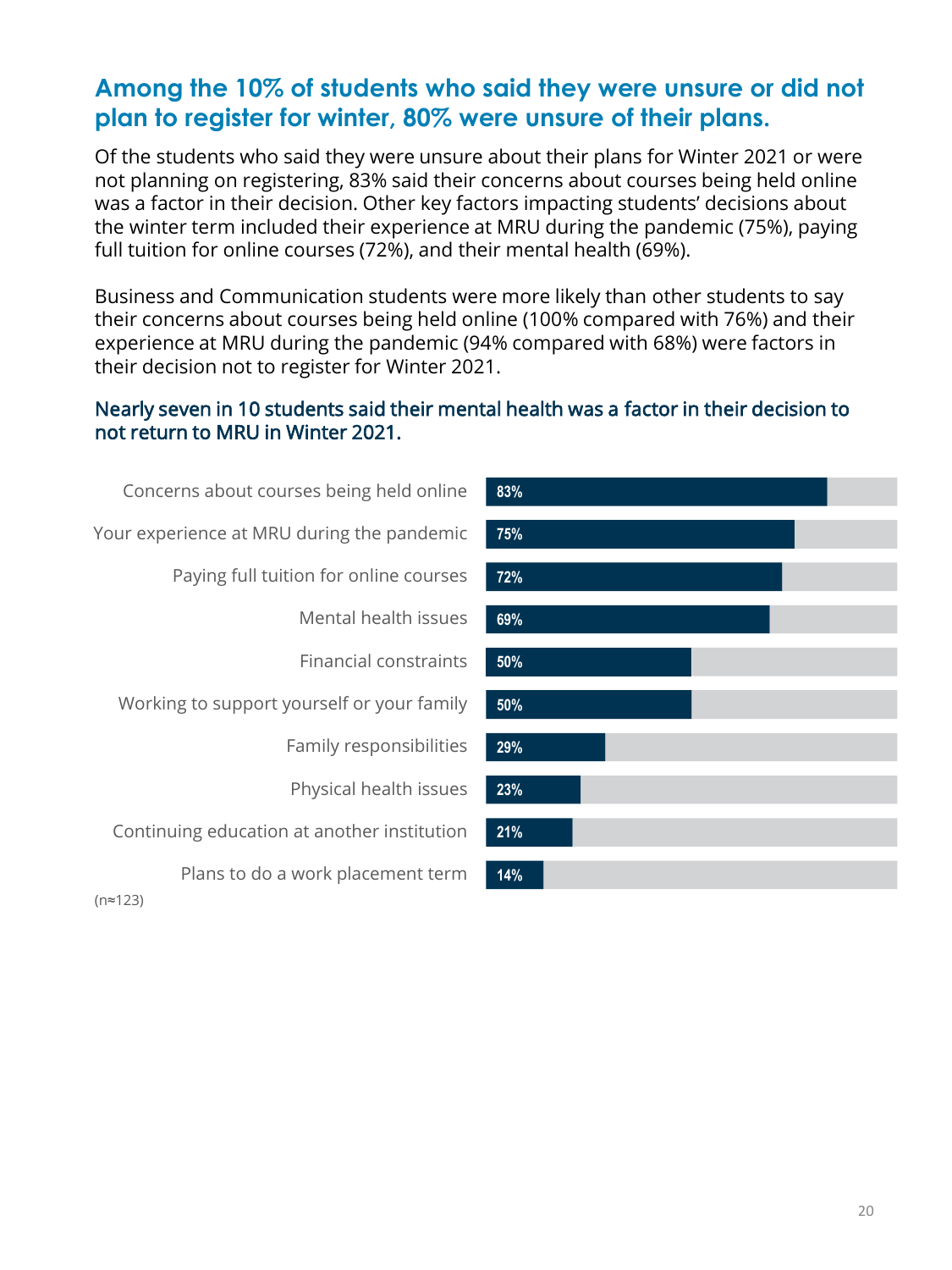### **Appendix A: Results by selected student demographics**

The following section looks at key results for students who self-identified as belonging to one of five demographic groups. Each group has traditionally experienced social, economic or academic barriers to participation: women, LGB2sQ+ people, visible minorities, Indigenous people, and disabled people.

Although some demographics are collected institutionally, results are based on respondents' answers to the survey's demographic questions. For each demographic question, students had the option to select the 'Prefer not to answer' or skip past the question.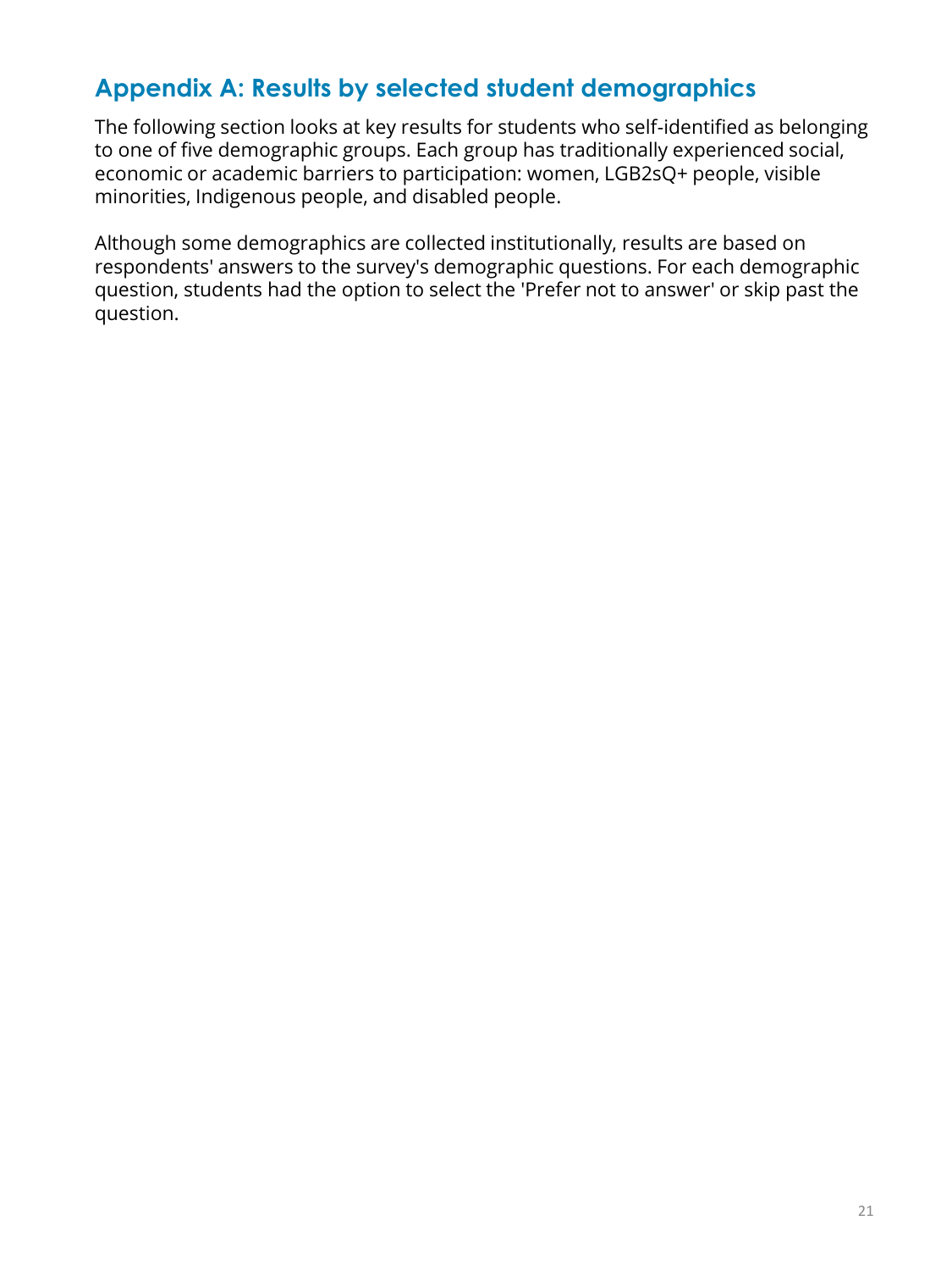**Students who identified as women were more overall more positive about their experience at MRU in the fall but tended to struggle more when coping with the personal impacts of COVID-19 than men.\***

For survey items that asked students to reflect on their overall experience or perception of MRU in Fall 2020, women were more positive when evaluating these items than men.



#### Women overall experienced more personal challenges when coping with the COVID-19 situation than men.\*\*

| Experienced an increase in (% very much/quite a bit)  |            | Men | Women |
|-------------------------------------------------------|------------|-----|-------|
| Mental or emotional exhaustion                        |            | 77% | 87%   |
| Anxiety that interfered with daily<br>functioning     | 54%        | 67% |       |
| Feeling hopeless about current situation              | 51%<br>58% |     |       |
| Difficulty sleeping                                   | 47%<br>56% |     |       |
| Concerns about health and safety of<br>family/friends | 44%<br>56% |     |       |
| Depression that interfered with<br>daily functioning  | 45%<br>55% |     |       |
| Concerns about personal<br>32%<br>health and safety   | 43%        |     |       |

\*869 (70%) respondents identified as being a woman.

\*\*For the Winter 2021 semester, women who planned on registering for courses were more likely to say they were concerned about feeling isolated or lonely than men (57% compared with 50%).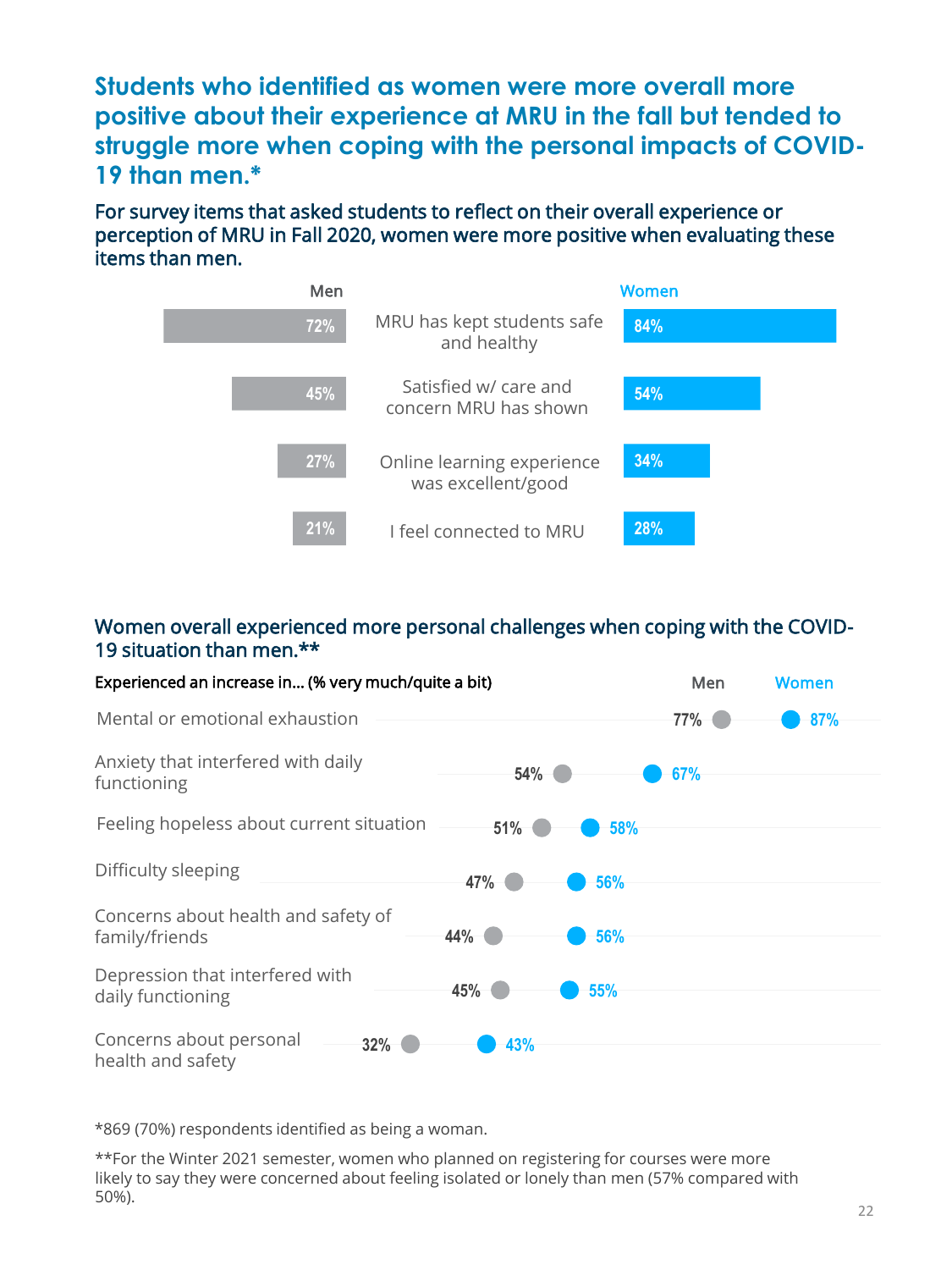### **Compared to heterosexual students, LGB2sQ+ students were more likely to have experienced personal challenges when coping with the COVID-19 situation.\***

#### LGB2sQ+ students experienced more negative impacts on their mental health and increased concerns due to the COVID-19 pandemic than heterosexual students.



#### LGB2sQ+ students were more likely to say the pandemic had interfered with their plans to participate in on-campus social activities than heterosexual students, and were more concerned about feeling lonely/isolated in the winter term.



\*317 (27%) respondents identified as LGB2sQ+.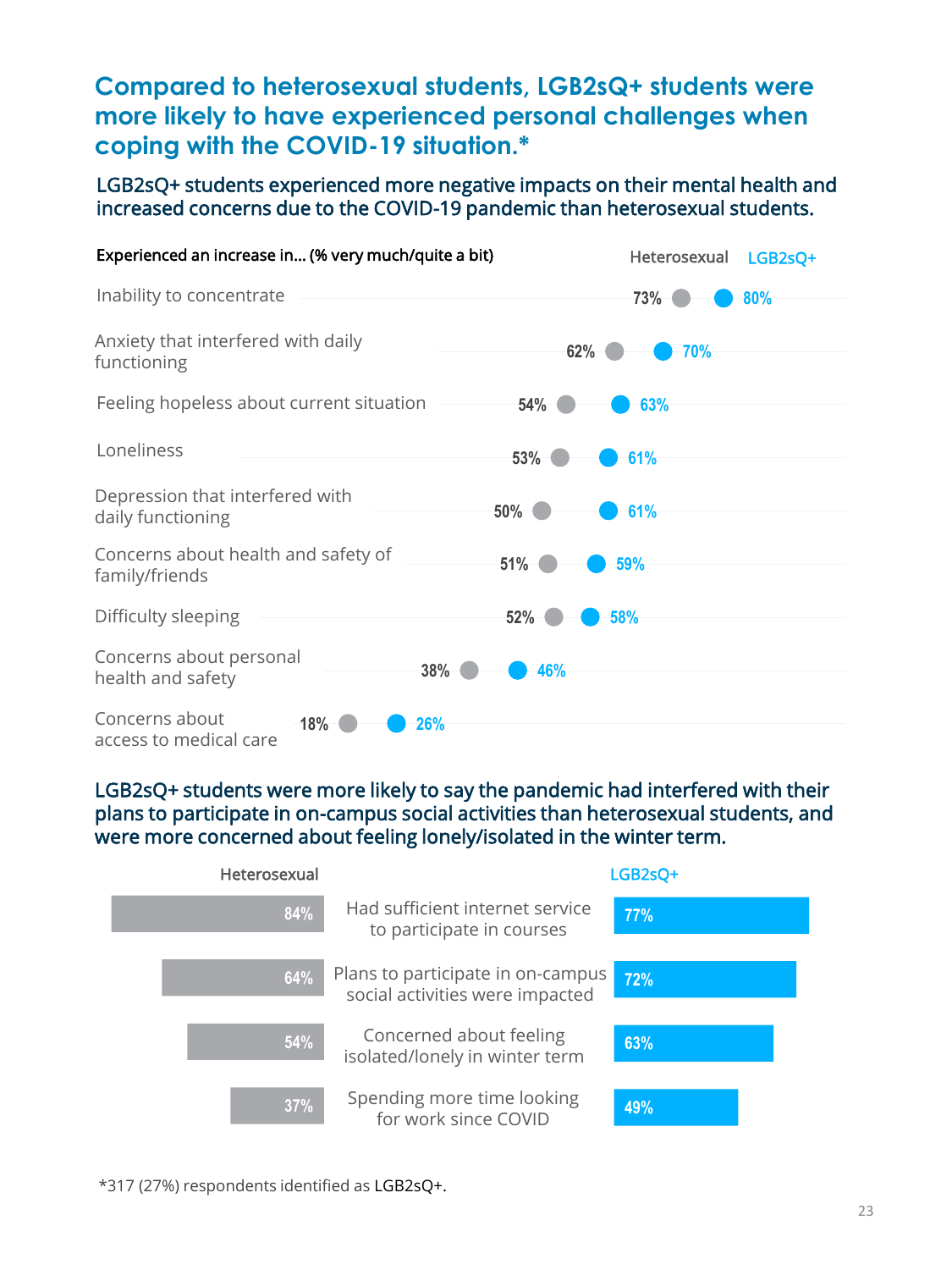### **Students who identified as a visible minority had more academic improvements and concerns than non-minority students.\***

#### Visible minority students thought it was more important for MRU to make improvements to their online learning experience in than non-minority students.



### In three areas, visible minority students were more likely to say their concerns had increased substantially as a result of the pandemic than non-minority students.



### For Winter 2021, visible minority students were more concerned about accessing academic supports and study space than non-visible minority students.



\*337 (28%) respondents identified as a member of a visible minority.

Note: 'Substantially' is a rating of very much/quite a bit.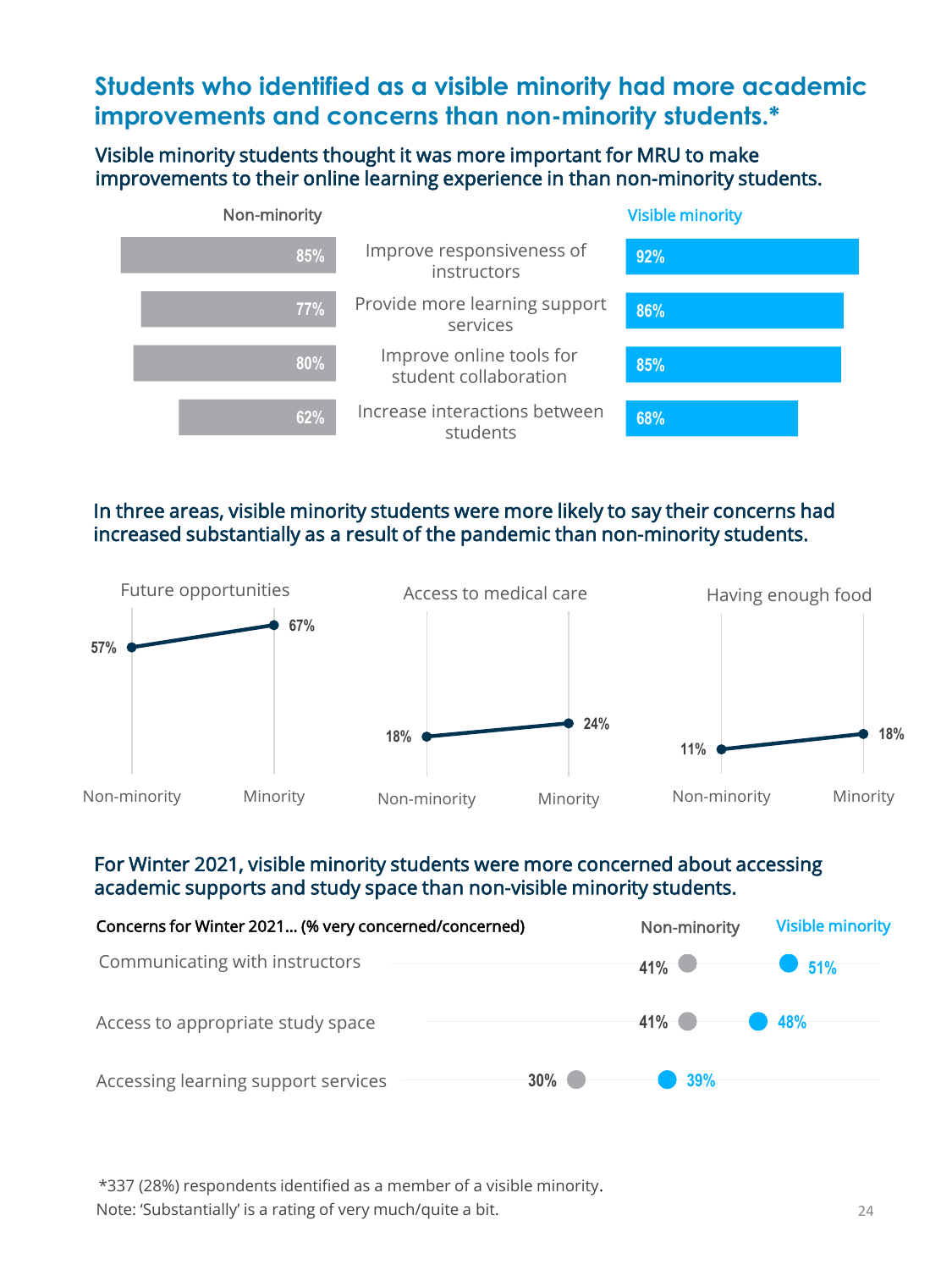### **In the fall, Indigenous students were less likely to feel comfortable discussing course topics, ideas, or concepts with their instructors than non-Indigenous students (52% vs.68%).**

### Indigenous students experienced more barriers with technology and study space this fall than non-Indigenous students.



### Indigenous students experienced more negative impacts on their mental health and increased concerns as a result of the pandemic than non-Indigenous students.



#### Indigenous students had more concerns about studying at home in the winter than non-Indigenous students.

| Concerns for Winter 2021 (% very concerned/concerned)<br>Not being able to access campus services |        | 48%    | Non-Indigenous | <b>Indigenous</b><br>65% |
|---------------------------------------------------------------------------------------------------|--------|--------|----------------|--------------------------|
| Feeling isolated/lonely                                                                           |        |        | 55%            | 65%                      |
| Access to appropriate study space                                                                 |        | $42\%$ | 56%            |                          |
| Accessing learning support services                                                               | $31\%$ |        | 46%            |                          |
| Access to reliable internet                                                                       | 25%    | 40%    |                |                          |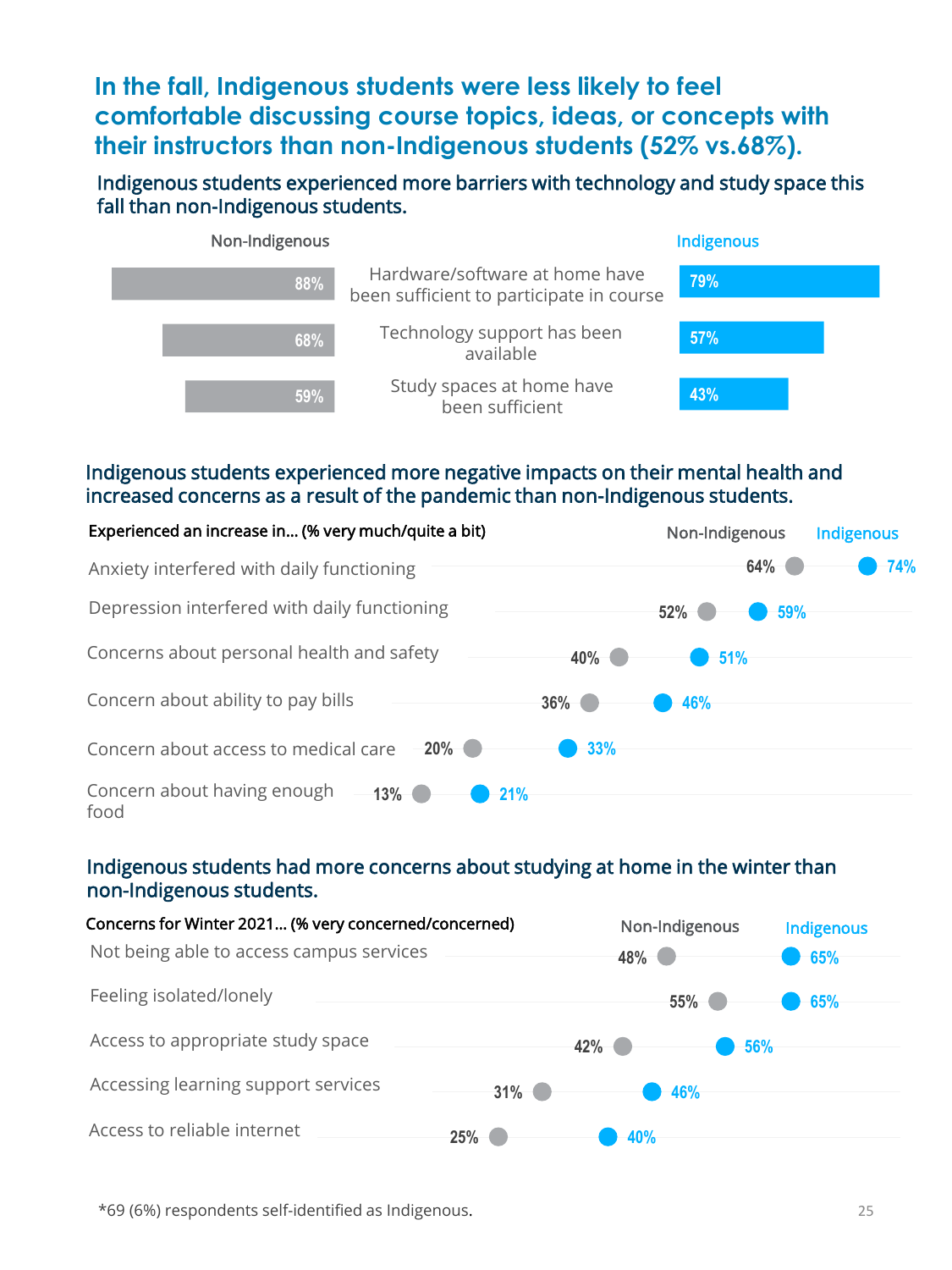**Students who identified as living with a disability were less likely to rate their overall online learning experience at MRU as excellent or good than non-disabled students (24% compared with 34%).\***

### Students with a disability thought their online courses provided less clarity and support than non-disabled students.

Extent courses provided… (% very much/quite a bit)



#### Students with a disability experienced more barriers with technology and accessing study space this fall than non-disabled students.

| Non-disabled |                                                                             | <b>Disability</b> |
|--------------|-----------------------------------------------------------------------------|-------------------|
| 89%          | Hardware/software at home have been<br>sufficient to participate in courses | 83%               |
| 85%          | Blackboard has been user-friendly                                           | 77%               |
| 84%          | Internet service at home has been<br>sufficient to participate in course    | 76%               |
| 68%          | Technology support has been<br>available                                    | 63%               |
| 61%          | Study spaces at home have been<br>sufficient                                | 46%               |

### In light of the pandemic, students with a disability did not think their instructors were as supportive as non-disabled students.

#### Extent instructors have… (% very much/quite a bit)